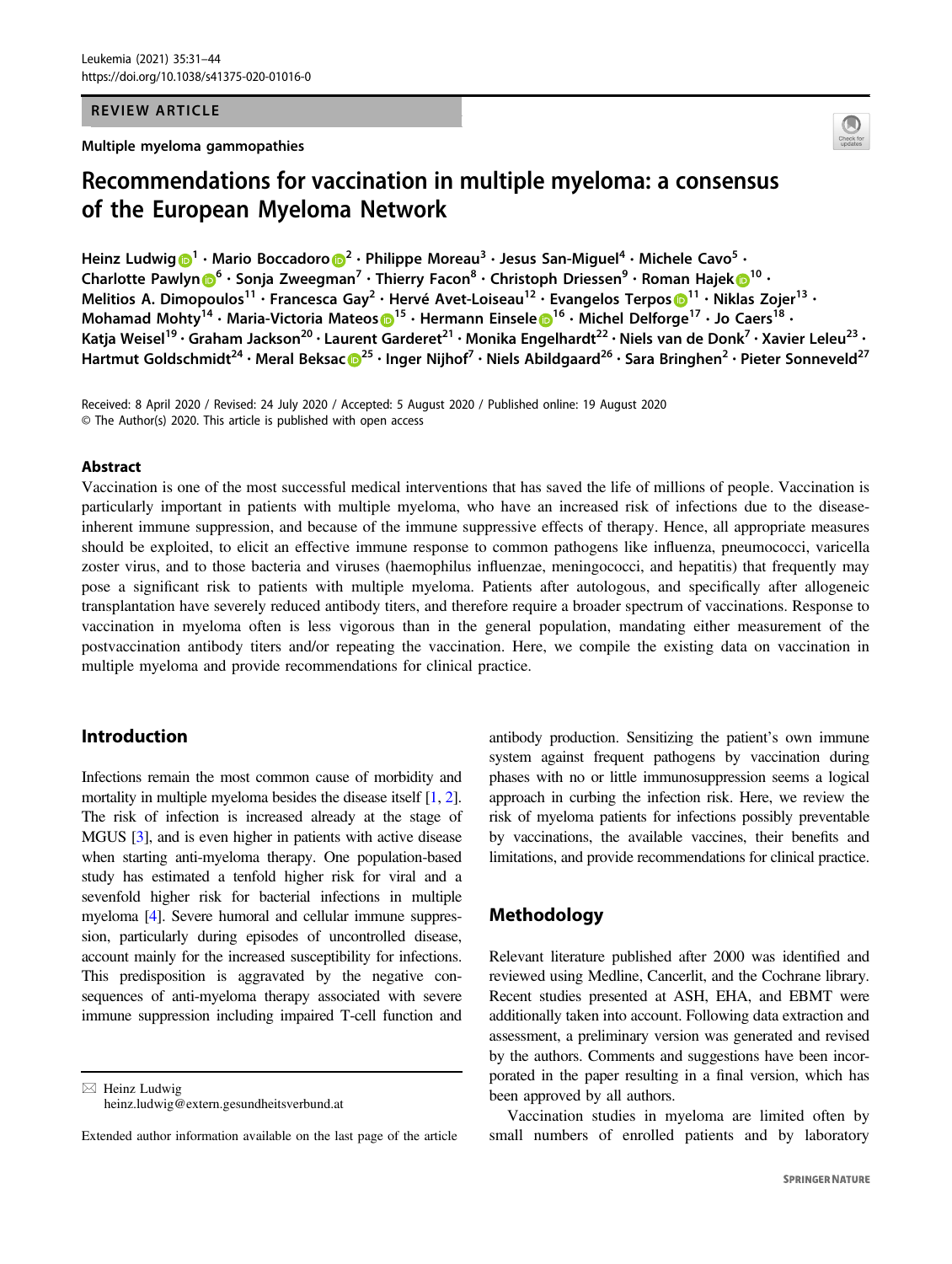outcome measures, which usually consist of evaluation of antibody titers only, and less frequently by proving clinical effectiveness (Table [1\)](#page-2-0). Moreover, several recommendations are made in analogy to those made for the general population, or for similar diseases. International institutions, such as the center of disease control and prevention (CDC) [\[5](#page-10-0)], the World Health Organization (WHO) [\[6](#page-10-0)], or professional societies such as National Comprehensive Cancer Network (NCCN®) [\[7](#page-10-0)] and other published recommendations for vaccinations, either for the general population, for people aged 65 or older, for patients with impaired immune system [\[5](#page-10-0)], or for patients treated with autologous or allogeneic stem cell transplantation [\[7](#page-10-0)]. We needed to abstain from grading the recommendations for their strength of evidence, as suggested by the European Society of Microbiology and Infectious Disease [[8\]](#page-10-0), because of lack of data from randomized trials in patients with multiple myeloma. This is in accordance with a recent critical review of the Infectious Disease Society of America (IDSA) pointing to the suboptimal strength of scientific evidence for the majority of recommendations, which nevertheless are based on observational studies, clinical experience, and reports of expert committees [[9\]](#page-10-0).

## Immune suppression in multiple myeloma

Efficient anti-infective defense requires a complex interplay between antigen recognition, antibody response, cellular defense, and humoral factors such as complement. Depressed antibody production against common pathogens has been documented in MGUS patients and is even more pronounced in patients with multiple myeloma, and particularly in those with active disease [\[10](#page-10-0)]. The immune dysfunction is further aggravated by varying degrees of lymphopenia, neutropenia, and reduced opsonization and functional impairment of phagocytosis and intracellular killing [[10\]](#page-10-0). Myeloma therapy frequently contributes to cytopenia and immune suppression and may lead to significant disruption of mucosal barriers. Immune senescence may add to immune deficiency in the majority of myeloma patients diagnosed at higher age, as both antibody and cellular response have been shown to be impaired in elderly people [[11,](#page-10-0) [12\]](#page-10-0).

# Viruses

# Influenza

Influenza virus usually is transmitted through droplets and contact with contaminated surfaces. A person may be infectious before and during symptoms. Influenza spreads around the world in yearly outbreaks, resulting in about

three to five million cases of severe illness and about 290,000–650,000 deaths, particularly in young children and in elderly people [\[13](#page-11-0)], especially in those with comorbidities or severe immunosuppression. Hemagglutinin and neuraminidase expressed on the membrane of influenza virus are important targets of vaccines, because the former mediates binding of virus to target cells and entry into their genome, and the latter promotes binding to target cells and the release of progeny virus from infected cells [[14\]](#page-11-0).

Influenza viruses show a high mutational activity, which requires adaptation of the composition of vaccines in yearly intervals. The trivalent influenza vaccines comprise two serotypes of influenza A and one of influenza B. The quadrivalent vaccine comprises a second serotype of influenza B. Vaccination with influenza induces a humoral immune response against hemagglutinin and less pronounced against neuraminidase glycoproteins [\[15](#page-11-0)], particularly the latter protect against intracellular uptake when exposed to the same virus type [[16\]](#page-11-0). Although exposure to live influenza virus creates a strong CD4 T-cell effector response, vaccines usually elicit poor cellular immunity [\[17](#page-11-0)]. Clinical studies show seroconversion after vaccination in about 70–80% of patients with malignancies [[18,](#page-11-0) [19](#page-11-0)] and a Cochrane review on 2275 patients with malignancies revealed a significant, albeit limited reduction in mortality in cancer patients receiving different types of influenza vaccines [[20\]](#page-11-0). In myeloma, a study published two decades ago reported poor response to influenza vaccine [[21\]](#page-11-0). Only 19% of patients developed protective antibody titers to all three strains and 10% against two viral strains of the vaccine. In another study in patients with solid tumors and hematologic malignancies including 15 patients with multiple myeloma, protective titers were obtained in 27% of patients [[22\]](#page-11-0), with little further increase after a second boost. However, it is unclear whether a hemagglutinin titer of 1:40 is the right cutoff distinguishing between a clinically relevant protection or not. A more recent study by Hahn et al. [[23\]](#page-11-0) showed preexisting humoral immunity against one or more influenza serotypes in 9–19% of the patients. After a single vaccination, the frequency of patients with 'sufficient' titers to one strain rose by 20–40%. After a second vaccine boost, the number of patients with assumed protective titers nearly doubled. Two doses of influenza vaccine were automatically given 30 days apart in another study [\[24](#page-11-0)]. Rates of seroprotection against all three strains increased from baseline 4% to 49%, and 65% following one, and two doses, respectively [[24\]](#page-11-0). Hence, as influenza antibody testing with the hemagglutination inhibition assay is not established as routine procedure, we recommend that patients without documented immune response should automatically be vaccinated twice within a 4-week interval [\[25](#page-11-0)]. No correlation between myeloma therapy or treatment intensity, and seroconversion has been observed in the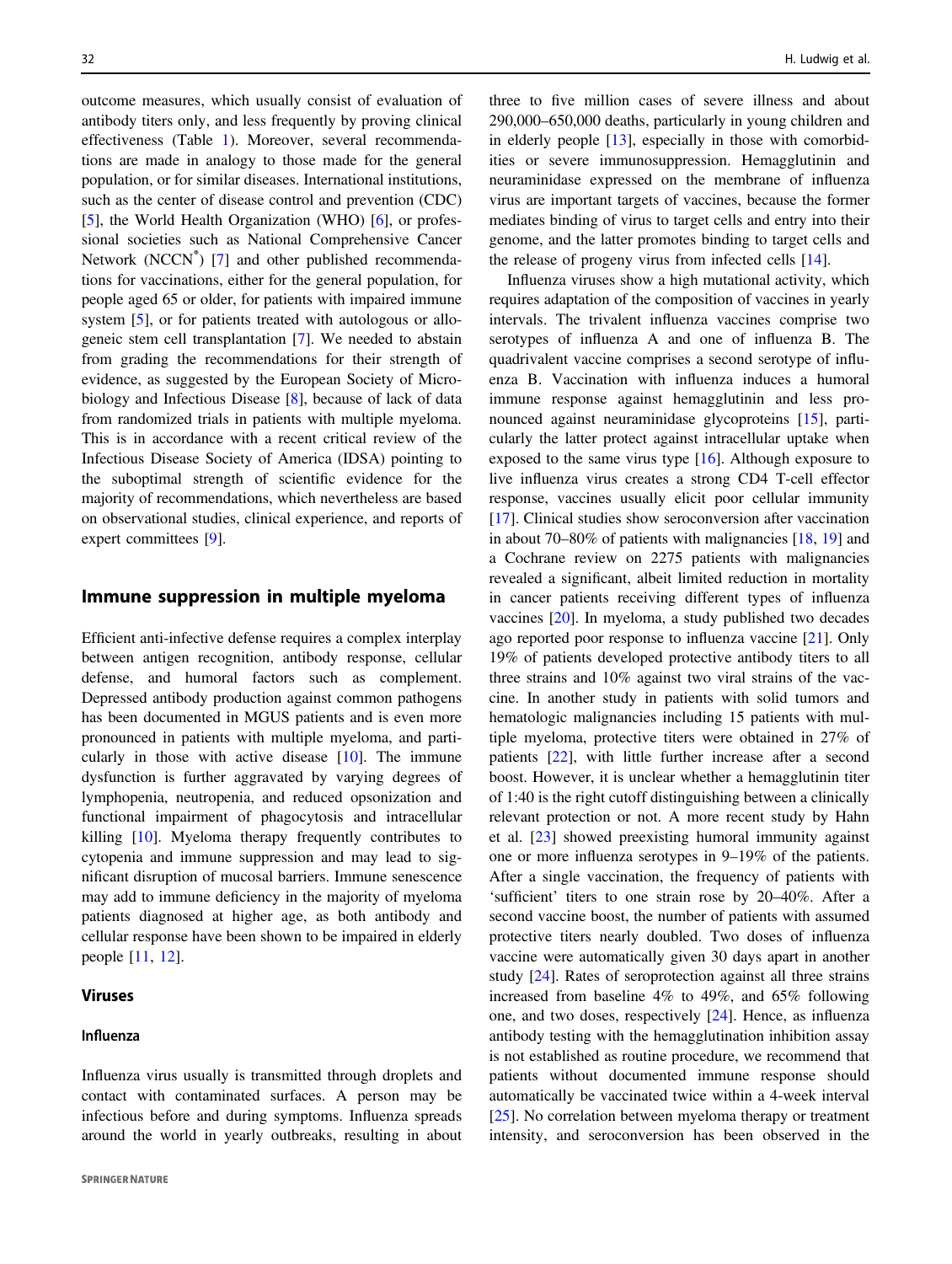<span id="page-2-0"></span>

|                                                                                                                       | Table 1 Phase II and phase III vaccination trials in patients with multiple myeloma.                                                                 |                                                                                                                     |                                                                                                                                                                            |                                                                                                                                                |                                                                                                                                                                                                                |                          |
|-----------------------------------------------------------------------------------------------------------------------|------------------------------------------------------------------------------------------------------------------------------------------------------|---------------------------------------------------------------------------------------------------------------------|----------------------------------------------------------------------------------------------------------------------------------------------------------------------------|------------------------------------------------------------------------------------------------------------------------------------------------|----------------------------------------------------------------------------------------------------------------------------------------------------------------------------------------------------------------|--------------------------|
| Vaccine                                                                                                               | # Of Patients/controls                                                                                                                               | Schedule                                                                                                            | Outcome                                                                                                                                                                    | Safety                                                                                                                                         | Comments                                                                                                                                                                                                       | Author                   |
| Influenza                                                                                                             |                                                                                                                                                      |                                                                                                                     |                                                                                                                                                                            |                                                                                                                                                |                                                                                                                                                                                                                |                          |
| 359/95 (H3N2) and B/<br>(H1N1), A/Wuhan/<br>A/Singapore/6/86<br>Beijing/184/93<br>FV trivalent                        | 16 had chemotherapy <1 week<br>and 7 had high-dose TX +<br>ASCT <6 months prior to<br>vaccination. 21 were on<br>interferon a TIW<br>MM: 52 patients | One dose                                                                                                            | titers against one, 10% against<br>2, and 19% against all three<br>13% developed protective<br>strains                                                                     | No AEs reported                                                                                                                                | correlated with poor response<br><7 days prior to vaccination<br>Receiving chemotherapy                                                                                                                        | Robertson et al.<br>[21] |
| (HIN1), A/Texas/50/<br>12 (H3N2), and $B/$<br>Massachusetts/60/<br>A/California/7/09<br>FV trivalent<br>$\frac{8}{2}$ | 15 pts with MM out of 36 with<br>hematological malignancies and<br>70 with solid tumors                                                              | 72% of all patients<br>received a second<br>vaccination                                                             | Protective titers to all three<br>strains increased from<br>3 to $27%$                                                                                                     | A second vaccination in<br>pts with no response<br>recommended                                                                                 | Increase in protective titers<br>varied between 3 and 10%<br>dependent on strain                                                                                                                               | Sanada et al.<br>[22]    |
| (H3N2), B/Yamagata-<br>A(H1N1)pdm09, iA<br>Herpes zoster<br>FV trivalent<br>lineage                                   | 48 pts with SMM or MM                                                                                                                                | $50\%$                                                                                                              | strains. 0 at baseline, 14% after<br>Protective titers to all three<br>first and 31% after second<br>vaccination                                                           | A second vaccination in<br>pts with no response<br>recommended                                                                                 | varied between 18 and 44%<br>Increase in protective titers<br>dependent on strain                                                                                                                              | Hahn et al. [23]         |
| irradiation inactivated<br>$VZV$ gamma-                                                                               | hematologic malignancies: 560/<br>History of HVZ infection and/or<br>Scheduled for ASCT<br>antibodies to VZV<br>MM: 244/50<br>$\frac{6}{2}$          | Four doses, first dose<br>60, and 90 days after<br>ASCT, thereafter 30,<br>CT, or placebo<br>5-60 days before<br>AS | reactivation during 2.3-2.4<br>8 vs. 21% had HZV<br>years FU                                                                                                               | Proportion of individuals<br>with injection site AEs<br>General SAEs 33<br>29 vs. 7%;<br>vs. 33%                                               | $\epsilon$<br>valaciclovir prophylaxis for<br>Patients had acyclovir or<br>or 6 months after ASCT                                                                                                              | Winston et al.<br>[37]   |
| glycoprotein E vaccine<br>recombinant zoster<br>Adjuvanted<br>(Shingrix <sup>®</sup> )                                | receiving or having just finished<br>(excluding CLL on oral therapy)<br>immunosuppressive TXT: 286/<br>Hematologic malignancies<br>MM: 67/65<br>283  | 1-2 months apart, or<br>Two doses,<br>placebo                                                                       | Humoral and cellular immune<br>VZV reactivation in 2 vs. 14<br>patients 80.4 vs. 0.8% had<br>antibody response to<br>response persisted at<br>glycoprotein E.<br>months 13 | Proportion of individuals<br>with pain at the injection<br>fatigue: 58.3 vs. 27.2%;<br>site: 79.5 vs. 16.4%,<br>general SAEs 23.3<br>vs. 29.4% | Antiviral prophylaxis according<br>30.2% were excluded from per<br>protocol group from immune<br>to standards of participating<br>response evaluation, short<br>Vaccine efficacy 87.2%<br>follow-up<br>centers | Dagnew et al.<br>[39]    |
| Pneumococci<br>PCV13                                                                                                  | SMM: 20                                                                                                                                              | One dose                                                                                                            | 60% responders after 1 month, Not reported<br>35% after 6 months, and $25\%$<br>after 12 months                                                                            |                                                                                                                                                | 1 month, 30% after 6 months,<br>opsonophagocytic test after<br>and 25% after 12 months<br>40% had a positive                                                                                                   | Bahuad et al.<br>[52]    |
| PCV13                                                                                                                 | Controls: 18<br>MM: 7                                                                                                                                | One dose                                                                                                            | IgG response in MM: 23.3%<br>vs. 25.7% in controls                                                                                                                         | Not reported                                                                                                                                   | vaccination, MM: 14.3%,<br>Response 6 months after<br>controls: 25.7%                                                                                                                                          | Mustafa et al.<br>[55]   |
|                                                                                                                       |                                                                                                                                                      |                                                                                                                     |                                                                                                                                                                            |                                                                                                                                                |                                                                                                                                                                                                                |                          |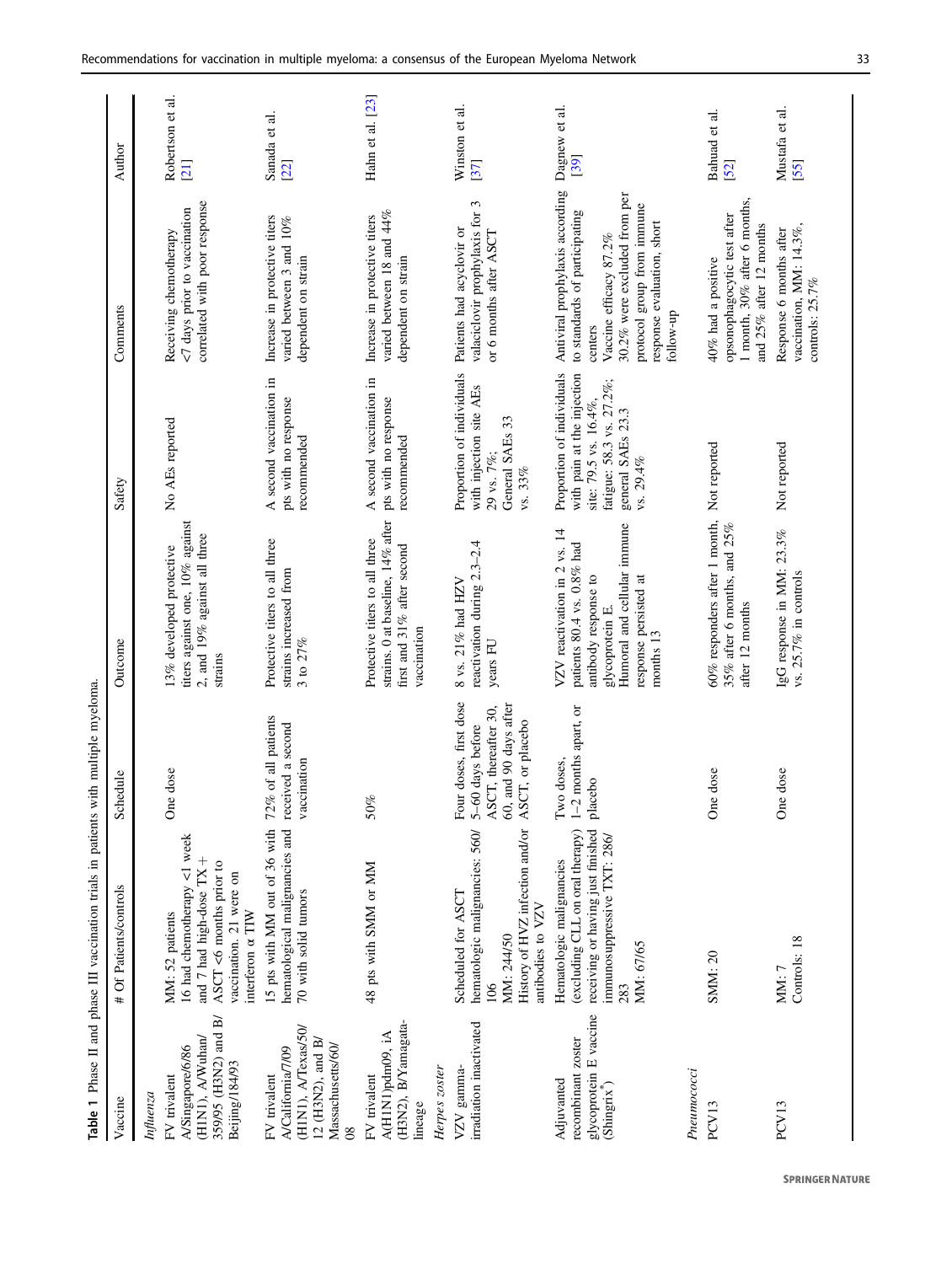| Table 1 (continued)                       |                                                                                                                                                      |                                       |                                                                                                                                                 |                                 |                                                                                                                                                              |                          |
|-------------------------------------------|------------------------------------------------------------------------------------------------------------------------------------------------------|---------------------------------------|-------------------------------------------------------------------------------------------------------------------------------------------------|---------------------------------|--------------------------------------------------------------------------------------------------------------------------------------------------------------|--------------------------|
| Vaccine                                   | # Of Patients/controls                                                                                                                               | Schedule                              | Outcome                                                                                                                                         | Safety                          | Comments                                                                                                                                                     | Author                   |
| $(1:1$ randomization)<br>or PPV23<br>PCV7 | MM: 15, 11 of them on active dose of PCV7<br>Waldenströms disease: 15, 1 on<br>active therapy<br>Controls: 20<br>MGUS: 15<br>therapy                 | Half received single<br>or PPV23      | antibodies were significantly<br>IgG and particularly IgM<br>lower in MM                                                                        | Not reported                    | levels in MGUS and controls,<br>correlated with IgG antibody<br>Opsophagocytic activity<br>Waldenström's disease<br>but not in MM, and                       | Karlsson et al.<br>57    |
| PPV23                                     | antibody levels were excluded<br>Pts with preexisting high<br>MM: 60 pts vaccinated<br>before ASCT                                                   | One dose                              | Response rate higher (73%) in<br>Response in 33%<br>pts with CR                                                                                 | No SAEs observed                | Correlation with disease control Hinge et al.<br>and antibody response                                                                                       | $\left[54\right]$        |
| (Pneumovax II)<br>PPV23                   | 16 had chemotherapy <1 week<br>and 7 had high-dose TX +<br>ASCT <6 months prior to<br>vaccination. 21 were on<br>interferon a TIW<br>MM: 52 patients | One dose                              | antibodies was recorded: 56%.<br>Fourfold increase in specific<br>Response in 40%                                                               | No SAEs observed                | Poor antibody response was<br>associated with higher<br>sepsis risk                                                                                          | Robertson et al.<br>[21] |
| PCV13 and PPV23                           | Median time between both<br>MM: 20 pts scheduled for<br>vaccinations: 21 days<br>induction TX                                                        | One dose of PCV13<br>PPV23 each<br>ਰੂ | levels of IgG. IgG2, IgM, and<br>60% antipneumococcal serum<br>lgA increased by 5.1-, 5.9-,<br>Protective IgG response in<br>1.5-, and 3.8-fold | Not reported                    | $(28-502$ days) in pts without<br>Antibody levels decreased<br>ASCT but was even more<br>significantly at follow-up<br>pronounced in those<br>receiving ASCT | Renaud et al.<br>[72]    |
| Haemophilus influenzae                    |                                                                                                                                                      |                                       |                                                                                                                                                 |                                 |                                                                                                                                                              |                          |
| influenza type B<br>Haemophilus           | 16 had chemotherapy <1 week<br>and 7 had high-dose TX +<br>ASCT <6 months prior to<br>vaccination. 21 were on<br>MM: 52 patients<br>interferon a TIW | One dose                              | Postvaccination: 75%, fourfold<br>Pre-vaccination protective ab<br>increase in ab titers in 41<br>titers: $45%$                                 | No SAEs reported by<br>patients | and ASCT <6 months prior to<br>Receiving high-dose therapy<br>vaccination correlated with<br>poor response                                                   | Robertson et al.<br>[21] |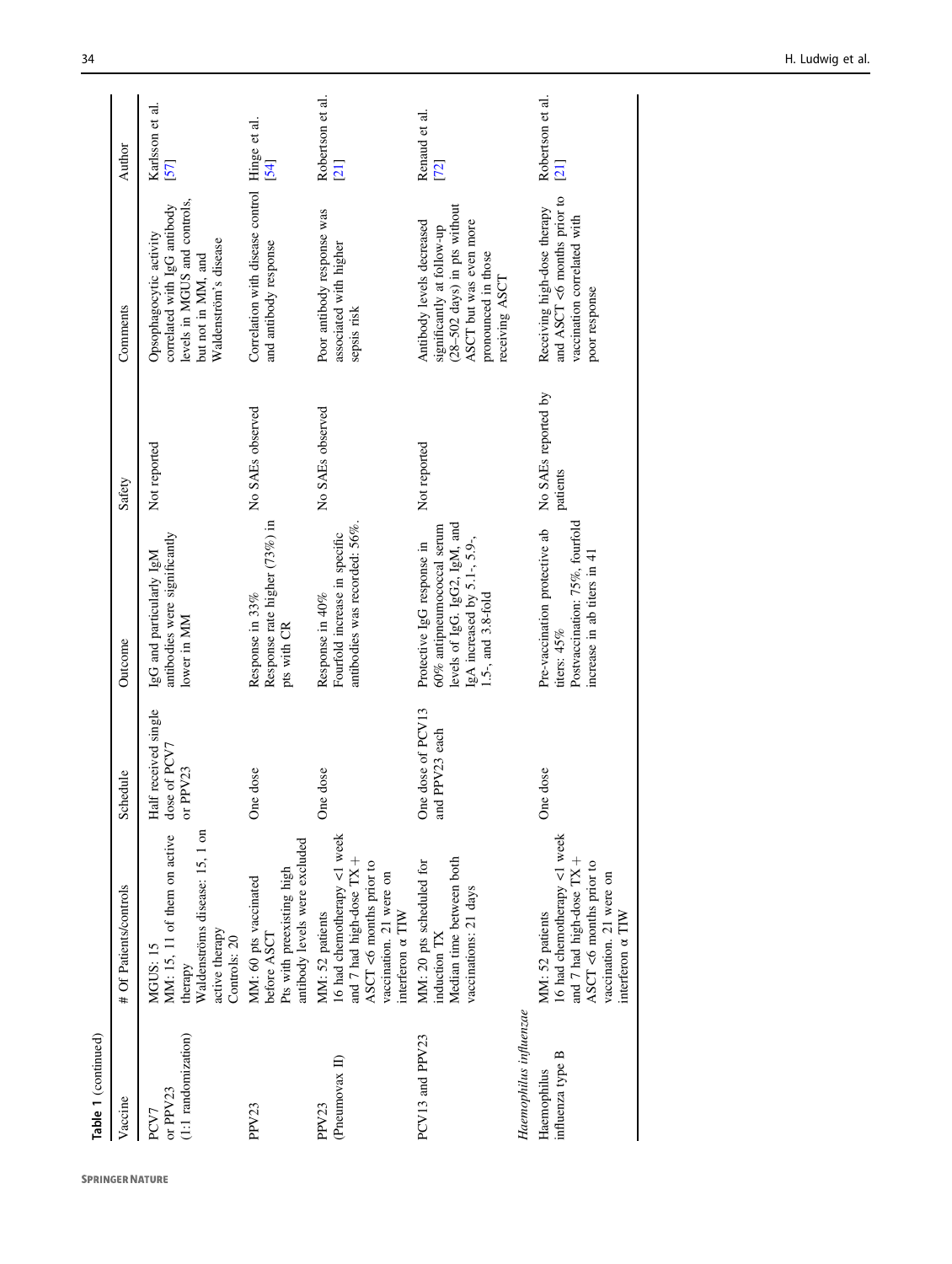study by Nordoy [\[18](#page-11-0)], while in the study by Branagan et al. [\[24](#page-11-0)] active disease requiring therapy, less than partial response, and conventional chemotherapy were associated with lower likelihood for a serological response.

Vaccination with trivalent and the newer quadrivalent influenza vaccines is recommended for all patients with MGUS, SMM, and multiple myeloma, their family members and their care givers [\[26](#page-11-0)]. The recommendation for patients is supported by WHO [[27\]](#page-11-0), CDC [[28\]](#page-11-0) and by NCCN® [[29\]](#page-11-0), all of them propose influenza vaccinations in immunocompromised individuals (Table [2\)](#page-5-0). Vaccinating health care providers in long-term care units is supported by the WHO  $[30]$  $[30]$ , the CDC  $[31]$  $[31]$ , and by data from a recent review [[32\]](#page-11-0), but studies documenting a significant benefit in acute care units are not available. The vaccination should be planned before the start of treatment [\[33](#page-11-0)] and before the beginning of a new influenza season, or in a period after the end of treatment with deep response to myeloma therapy.

## Varicella zoster

Patients treated with proteasome inhibitors [\[2](#page-10-0)], daratumumab [\[34](#page-11-0)], high-dose melphalan followed by autologous stem cell transplantation (ASCT) [[2\]](#page-10-0), and high doses of glucocorticosteroids [\[2](#page-10-0)] have a higher risk for varicella zoster virus (VZV) reactivation. Reactivation of latent virus residing in sensory ganglions leads to active virus production, spread alongside the axons down to the area of skin innervated by that ganglion, inflammation, blisters, and pain [\[35](#page-11-0)]. One large study on 9253 myeloma patients reported a hazard ratio of 14.8 for VZV reactivation compared to the general population [\[4](#page-10-0)]. Vaccines consisting of liveattenuated herpes virus [\[36](#page-11-0)], although found to be safe and active in myeloma patients, were generally not recommended in patients with multiple myeloma with frequently impaired immune system. Inactivation of VZV precludes any potential risk of reinfection. A recent randomized study with a gamma-irradiated and thereby inactivated VZV vaccine was found active in a large group, including around 45% with myeloma of autologous stem cell transplant recipients, dosed once 5–60 days before and three times (30, 60, and 90 days) after ASCT. The vaccination reduced VZV reactivations (8 vs. 21%) significantly during a 2.3–2.4 year follow-up period) and postherpetic complications. The vaccine was safe with no difference in AEs other than in local injection site reactions [[37\]](#page-11-0). A new adjuvanted recombinant VZV glycoprotein E vaccine reduced the risk for VZV reactivation by 97% in elderly individuals of the general population and was well tolerated [\[38](#page-11-0)]. A trial with two doses of this vaccine in patients with hematological malignances, including 132 patients with multiple myeloma during or after immunosuppressive therapy, showed a humoral immune response in 80.2% of

vaccinated patients with practicably no conversion (0.8%) in those receiving placebo [\[39](#page-11-0)]. Only two patients of the active study drug group developed VZV reactivation, as compared to 14 of the placebo arm during a 13 months follow-up period.

Based on these results, a proactive position favoring the use of the recombinant VZV glycoprotein E vaccine over the live-attenuated VZV vaccine seems justified practically in all patients with multiple myeloma, as many of them will receive ASCT and almost all treatment with immunosuppressive drugs. Patients should receive two doses 2–6 months apart. This strategy should be complemented by conventional prophylaxis with acyclovir or valaciclovir for further risk reduction. This is of particular importance in patients receiving proteasome inhibitors, or anti-CD38 antibodies.

## Hepatitis A virus

Vaccination with an inactivated hepatitis A vaccine is recommended in nonimmune patients traveling to endemic regions (Southeast Asia, Mediterranean countries, Africa, Middle and South America). Patients should receive two doses given at least 6 months apart to achieve long lasting protection [[40\]](#page-11-0), which can be attained in up to 95% of the general population. Prophylaxis with intravenous immunoglobulins is an alternative option for those exposed for only a limited period. Protective anti-hepatitis A antibody titers have been detected in all five immunoglobulin products tested [[41,](#page-11-0) [42\]](#page-11-0).

## Hepatitis B virus

Patients planned for therapy with proteasome inhibitors, immunomodulatory drugs, high-dose dexamethasone, monoclonal antibodies, and/or stem cell transplantation should be screened for hepatitis B by testing for HBs-Ag and anti-HBc antibodies [\[43](#page-11-0)]. In case of negative HBs-Ag and positive anti-HBc results, patients should be tested for hepatitis B DNA. In patients without evidence of hepatitis B infection, no further action is needed unless the patient lives in, or travels to, areas endemic for hepatitis B or patients who have sexual partners with chronic hepatitis B infection. In those individuals, vaccination with hepatitis B is recommended. In case of HBs-Ag positivity and/or positive hepatitis B DNA, antiviral therapy should be administered [\[41](#page-11-0)] concomitantly to anti-myeloma treatments with significant T-cell immunosuppressive activity. The third generation antiviral nucleoside analogues entecavir or tenofovir, are highly active, with almost no risk for developing resistance and are well tolerated, and thus recommended for those patients [[44,](#page-11-0) [45\]](#page-11-0). Antiviral prophylaxis should be continued for several months and preferably until completion of anti-myeloma therapy, but exact figures from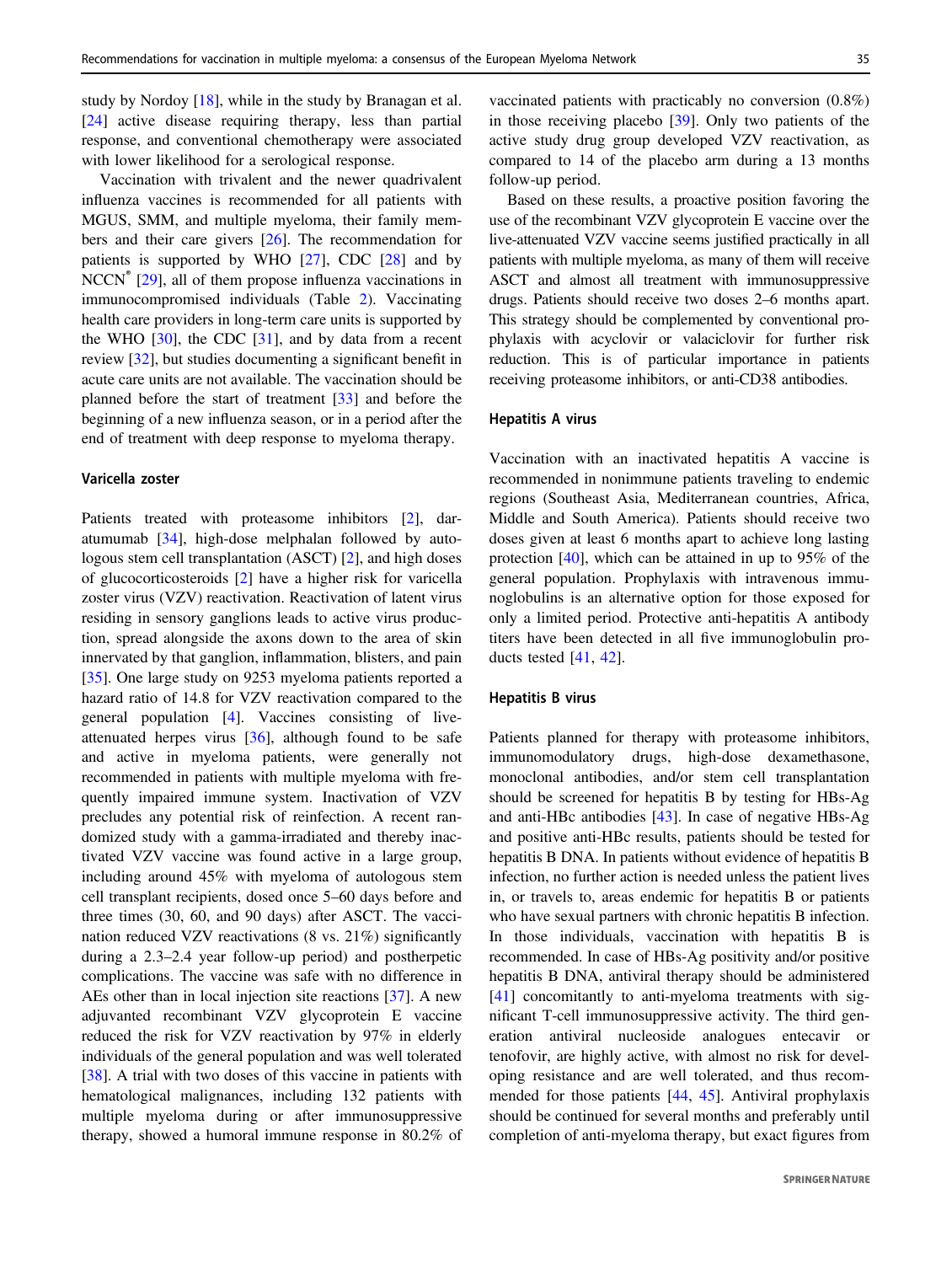<span id="page-5-0"></span>

|                                                           | Table 2 Recommendations for vaccination in patients with multiple myeloma.       |                                                                                                                                                                                                        |                                                                                |                                         |                                                                                                                                                           |
|-----------------------------------------------------------|----------------------------------------------------------------------------------|--------------------------------------------------------------------------------------------------------------------------------------------------------------------------------------------------------|--------------------------------------------------------------------------------|-----------------------------------------|-----------------------------------------------------------------------------------------------------------------------------------------------------------|
| Infections                                                | Vaccine type                                                                     | Recommendation                                                                                                                                                                                         | Doses                                                                          | Supported by                            | Comments                                                                                                                                                  |
| Influenza                                                 | (strains selected according<br>Trivalent or quadrivalent<br>seasonal prevalence) | All patients, nonimmune family members,<br>close contacts and HCWs                                                                                                                                     | Two, if antibody response<br>after 1st administration<br>documented, 1, yearly | <b>NCCN</b><br>CDC                      | vaccine in people 65 years of age<br>CDC recommends high-dose flu<br>or older                                                                             |
| Hepatitis A                                               | Inactivated hepatitis A<br>vaccine                                               | traveling to areas of high endemicity<br>Patients                                                                                                                                                      | 2                                                                              | <b>NCCN</b>                             | May test ≥1 month after last dose                                                                                                                         |
| Hepatitis B                                               | hepatitis B vaccine<br>Recombinant                                               | Patients traveling to areas of high endemicity,<br>behavioral/occupational exposure<br>hemodialysis                                                                                                    | 3                                                                              | <b>NCCN</b>                             | May test ≥1 month after last dose,<br>consider booster dose if antibody<br>level <10 IU/L, may retest every<br>Revaccination in non-responder,<br>5 years |
| Pneumococci                                               | PCV13                                                                            | All patients                                                                                                                                                                                           |                                                                                | CDC, IDSA, NCCN                         | Conjugated vaccine to a mutant<br>diphtheria toxin induces T-cell<br>response                                                                             |
|                                                           | PPV23                                                                            | >2 months, or 6-12 months after PCV13<br>according to other CDC                                                                                                                                        | Repeat in 3 years<br>$\overline{1}$                                            | NCCN for pts <65<br>years at first dose | Polysaccharide vaccine, less<br>immunogenic than PCV                                                                                                      |
|                                                           | Haemophilus influenzae Haemophilus influenza<br>type B conjugate                 | All patients                                                                                                                                                                                           |                                                                                | CDC, NCCN <sup>a</sup>                  | May test $\geq 1$ month after last dose<br>endemic areas or in case of local<br>Also in patients traveling to<br>outbreak                                 |
| Meningococci                                              | Meningococcal conjugate                                                          | deficiency, recurrent episodes of bacterial<br>Patients with asplenia, complement<br>infections                                                                                                        |                                                                                | CDC, NCCNª                              | endemic areas or in case of local<br>Also in patients traveling to<br>outbreak                                                                            |
| toxoids, and pertussis<br>Tetanus, diphtheria<br>combined | Tetanus and diphtheria<br>toxoids, and acellular<br>pertussis                    | tetanus and diphtheria toxoid vaccine. May<br>vaccination for TDP, or a booster dose of<br>Patients who did not receive a primary<br>be limited to tetanus only based on<br>epidemiological prevalence | 3                                                                              | CDC, NCCN,<br><b>VHO</b>                | baseline and 21 month after last dose<br>May test for tetanus antibody titers at<br>Booster dose of tetanus every<br>10 years                             |
| Herpes zoster                                             | glycoprotein E vaccine<br>Recombinant VZV<br>$(Shingrix^{\circ})$                | All patients with MM                                                                                                                                                                                   | $\mathcal{L}$                                                                  | EMIN                                    | Antibody response in 80.4%                                                                                                                                |
|                                                           | VZV vaccine <sup>ª</sup> (Zostavax <sup>®</sup> )<br>Live-attenuated             | All patients with MM                                                                                                                                                                                   | 4                                                                              | EMN                                     | Estimated vaccine efficacy: 63%                                                                                                                           |
|                                                           |                                                                                  | CDC Center of Disease Control, NCCN National Comprehensive Cancer Network, IDSA Infectious Disease Society of America, EMN European Myeloma Network.                                                   |                                                                                |                                         |                                                                                                                                                           |

<sup>a</sup>Only in case recombinant VZV glycoprotein E vaccine is not available.

<sup>a</sup>Only in case recombinant VZV glycoprotein E vaccine is not available.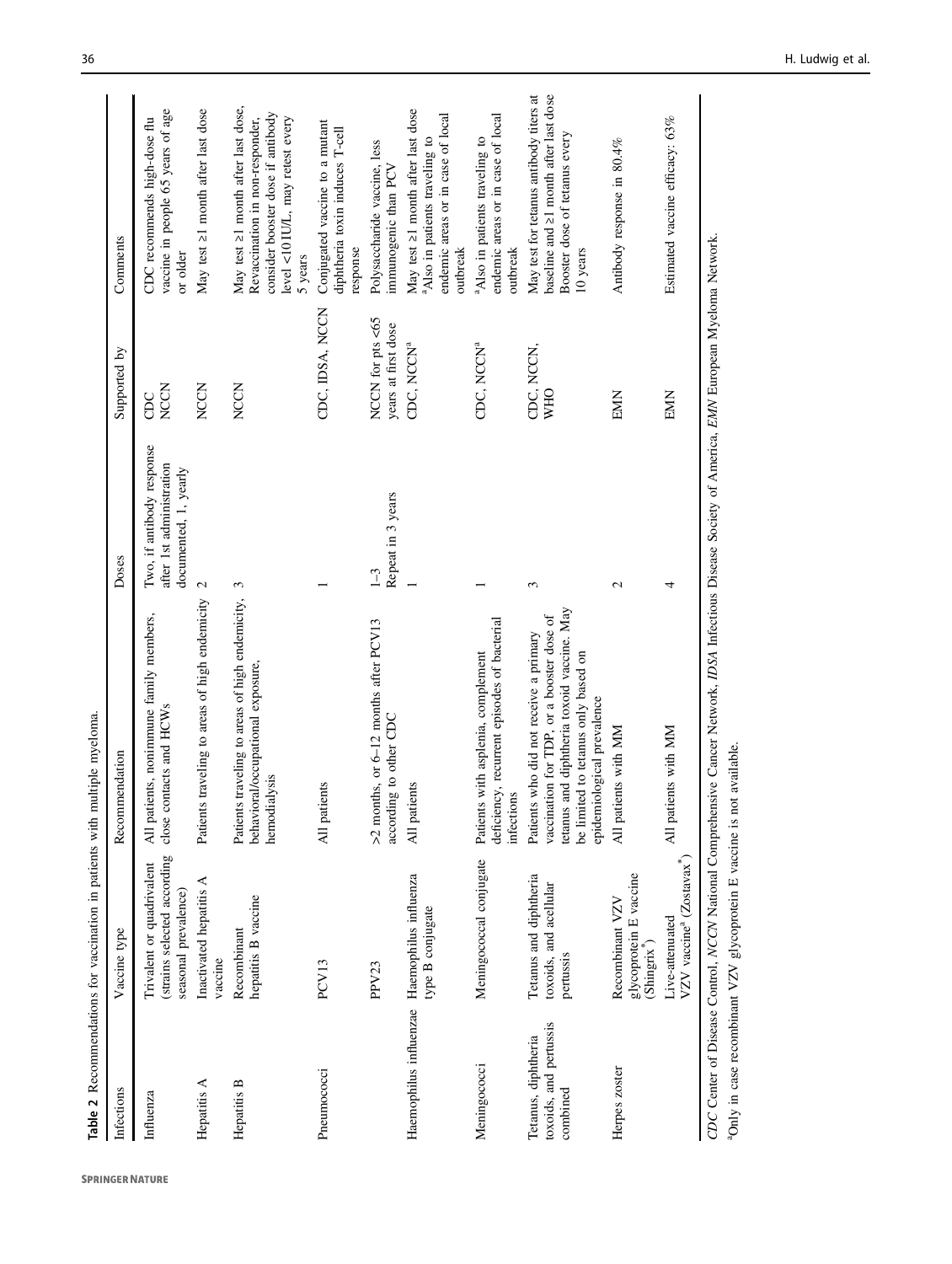randomized trials are not available. Up to now, the newer and possibly more potent antiviral drugs such as entecavir, adefovir or tenofovir have not systematically been studied in multiple myeloma, but it can be anticipated that those new drugs will be associated with a lower risk for resistance development.

#### Hepatitis C virus

The same diagnostic procedures recommended for patients subjected to highly immunosuppressive therapy should be applied for hepatitis C screening. Patients with detectable disease documented by hepatitis C virus RNA should receive therapy with direct-acting antivirals, if possible before start of myeloma therapy. In spite of intensive research, there is no vaccine available today [[46\]](#page-12-0).

#### Measles, mumps, and rubella

Vaccination against measles, mumps, and rubella (MMR) is routinely provided by most health care systems of developed countries and there are no reports indicating that patients with multiple myeloma are at greater risk than the general population to develop clinically relevant disease induced by the aforementioned viruses. MMR vaccination usually leads to live long protection, but antibody levels and avidity may wane by up to 25% after 20 years of follow-up [\[47](#page-12-0)]. Nevertheless, after allogeneic transplantation, the probability of becoming seronegative was 60% for measles, 73% for mumps, and 52% for rubella in one study [\[48](#page-12-0)], which mandates either revaccination of those patients after a safety time period (>24 months) after transplantation or antibody testing against these viruses. Current available vaccines are live-attenuated and should not be used during the first 2 years following ASCT [\[49](#page-12-0)].

## Bacteria

### **Pneumococci**

Streptococcus pneumonia species are common members of the bacterial flora colonizing the mouth and throat in 5–10% of healthy individuals and are a leading cause of pneumonia, otitis media, blood stream infection including sepsis and bacterial meningitis. The risk for developing a pneumococcal infection is increased in individuals with reduced IgG synthesis, impaired phagocytosis and defective bacterial clearance and higher age [\[50](#page-12-0)]. Over 90 serotypes have been identified [[51\]](#page-12-0), and two types of vaccines are commonly used to protect against the most important serotypes. The conjugate PCV13 (13-valent pneumococcal conjugate vaccine) vaccine contains purified capsular polysaccharide from

13 serologic strains conjugated to a mutant of diphtheria toxoid (CRM197). The coupling of the T-cell independent pneumococcal polysaccharide antigens to a carrier protein transforms them into T-cell dependent antigens [\[52\]](#page-12-0) that are more immunogenic than those of the polysaccharide vaccine PV23. This latter vaccine induces antibody production in a T-cell independent manner by acting directly on B cells resulting usually in less efficient antibody production compared to T-cell dependent PCV vaccines.

Pneumococci vaccines have been evaluated in the general population, and in MGUS, SMM, and MM patients. A large randomized study employing a PCV13 vaccine showed 45% fewer episodes of vaccine-type communityassociated pneumonia and invasive infections in adults aged  $\geq 65$  years [\[53](#page-12-0)]. Subsequent to this finding, conjugate vaccines have become the vaccine of choice in elderly individuals. In myeloma patients, substantial antibody responses were observed in about 30–60% of cases to either PCV13 or PPSV23 vaccines. In one study, a response to PV23 vaccination before ASCT was noted in 33% of patients, with a response rate of 73% in those who achieved a CR [[54\]](#page-12-0). Similarly, in another trial, higher antibody responses were reported in patients with well-controlled disease, but antibody titers decreased within few months in most patients [\[52](#page-12-0)], an observation reported in another series as well [[55\]](#page-12-0). In MGUS, a high response rate to a PCV13 vaccine was found [\[56](#page-12-0)], and in one of these studies, a reasonable correlation between IgG antibody response to four serotypes and opsonophagocytic capacity, but this correlation was not seen in patients with MM [\[57](#page-12-0)], where IgG antibodies without opsonophagocytic capacity were observed as well [\[10](#page-10-0)]. A study in elderly individuals of the general population aged 70 years or older showed that antibody response to several serotypes can be boosted by using higher doses of PCV7, but this benefit was associated with more adverse events [\[58](#page-12-0)], and data supporting this strategy in patients with multiple myeloma are not available as yet. As both PCV13 and PPSV23 vaccine were found to protect against pneumococcal disease in the general population [[59,](#page-12-0) [60\]](#page-12-0), patients should be vaccinated with PCV13 (in case of no previous PCV13 vaccination) followed by PCV23 after 2 months or an even longer interval. PPSV23 vaccination should be repeated in 5-year intervals but antibody response to a boost with PPSV23 may be lower than after primary vaccination [\[51](#page-12-0)].

## Haemophilus influenzae

Haemophilus influenzae is a common gram-negative human-restricted bacterial pathogen that frequently colonizes the nasopharynx. It can cause local infections, such as otitis media and sinusitis and after breaching the epithelial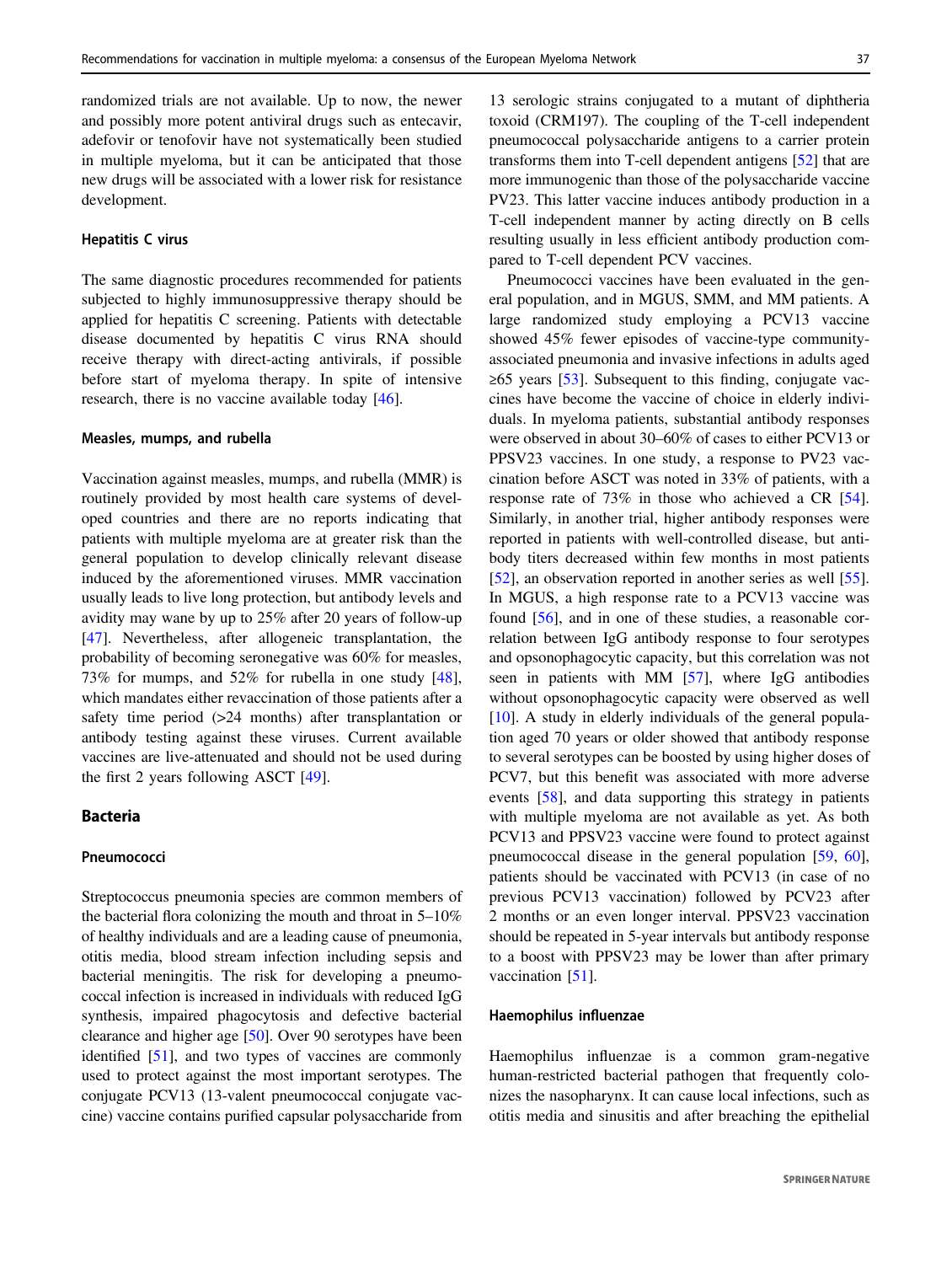barriers, it can result in invasive disease, including pneumonia, meningitis, and sepsis [\[61](#page-12-0)]. More than 50% of patients with MM lack protective anti-haemophilus influenzae (Hib) antibodies and serum bactericidal activity against Hib is absent in 70% of patients [\[62](#page-12-0)]. Vaccination with haemophilus influenzae is recommended in all patients with asplenia and should be considered in patients with MM, although data on the clinical efficacy are limited. One study showed antibody response in 71% of patients vaccinated after ASCT [[63\]](#page-12-0).

### Meningococci

Low immunoglobulin levels, complement deficiencies, asplenia, and the diagnosis of multiple myeloma are among other well established risk factors for meningococcal disease [[64\]](#page-12-0). One study reported a hazard ratio of 16.6 for patients with MM for developing meningococcal disease compared to controls [[2\]](#page-10-0).

Tetravalent capsular polysaccharide conjugate vaccines with improved immunogenicity targeting serotypes A,C,Y, W-135, and protein-based, capsular polysaccharide-free recombinant vaccines targeting serogroup B [\[64](#page-12-0)] are available for clinical use. The latter are now widely used for population vaccination programs as serogroup B accounts for the majority of cases [[65\]](#page-12-0).

An expert group [[8\]](#page-10-0) recommended to use the conjugated tetravalent conjugated vaccine and to consider vaccination against serogroup B as well in asplenic patients with hematological diseases. This seems reasonable in patients with MM in general, and particularly in those with splenectomy [[66](#page-12-0)], complement deficiency and possibly also in the post-hematopoietic stem cell transplant setting.

#### Diphteria, pertussis, tetanus, and polio

Data on the relevance of vaccination with these pathogens are scarce in conventionally treated patients with MM. In lymphoma and AML patients, significantly more patients lacked protective antibody titers against tetanus and diphtheria after intensive therapy [[67](#page-12-0)]. In patients receiving an allotransplantation a significant loss of antibody protection against tetanus and polio was reported [\[68,](#page-12-0) [69](#page-12-0)]. Pertussis may cause infections in adults, but data on reappearance of pertussis in myeloma patients are limited; noteworthy, protective antibody titers often are decreased in patients after allotransplantation [[70](#page-12-0)]. Overall, there is little information on the immunity against these pathogens in myeloma patients, but vaccination with these antigens is recommended in patients after allogeneic transplantation.

#### Autologous and allogeneic transplantation

Antibodies for various pathogens including pneumococci, haemophilus, and measles are significantly reduced after autologous [[71](#page-12-0), [72](#page-12-0)] and more so after allogeneic stem cell transplantation [\[73\]](#page-12-0). Transplanted patients have a higher risk for virus reactivation and develop a more severe course of viral infections [\[74\]](#page-12-0). These and other findings prompted the IDSA to consider recipients of allotransplantation as never vaccinated [[75](#page-12-0)], highlighting the need for a full vaccination program. Several recommendations have been published by international and national societies for patients after stem cell transplantation  $[48, 49]$  $[48, 49]$  $[48, 49]$  $[48, 49]$ . The NCCN® Guidelines for patients after autologous and allogeneic stem cell transplantation are shown in Table [3](#page-8-0). Patients should be vaccinated with vaccines administered during early childhood, and pneumococci, haemophilus influenzae and meningococci, influenza and recombinant VZV vaccine [[29](#page-11-0)]. Due to the poor immune response after allogeneic transplantation, vaccination should be repeated in short intervals (4-week intervals) for most pathogens. The CDC recommends vaccination with MMR in patients 24 months after allogeneic transplantation and without signs of graft versus host disease [\[5\]](#page-10-0). There is some inconsistency regarding the appropriate timing of the vaccinations. As patients are prone to increased infection risk shortly after transplantation, some experts recommend to administer seasonal influenza vaccine already a few months after ASCT. A second vaccination should be considered to increase antibody response [\[76\]](#page-12-0). Timing vaccination relatively early after transplantation is supported by data showing comparable response rates to PCV vaccination in patients who were vaccinated 3 or 9 months after the transplant [\[77\]](#page-12-0). Hence, there are relevant arguments for starting some vaccinations, like influenza and PCV13, already about 3 months after autologous transplantation, but it should be kept in mind that official organizations take a more conservative approach favoring a longer interval between autologous transplantation and vaccination as shown in Table [3](#page-8-0) [\[29](#page-11-0)].

#### Monoclonal antibodies, T-cell engagers (BiTEs), CAR-T cells

A small series of patients with RRMM treated with daratumumab showed a similar vaccination response to PCV13 and PPV23, Haemophilus influenza, and seasonal influenza compared to patients receiving non-daratumumab containing regimes [[78\]](#page-12-0). Similar responses likely are to be expected for other CD38 monoclonal antibodies. No information is available for the other above-mentioned treatments. Patients subjected to treatment with BiTEs or CAR-T cells usually are heavily pretreated and often present with severely compromised bone marrow reserve and long lasting impairment of anti-infective immune response. Ideally,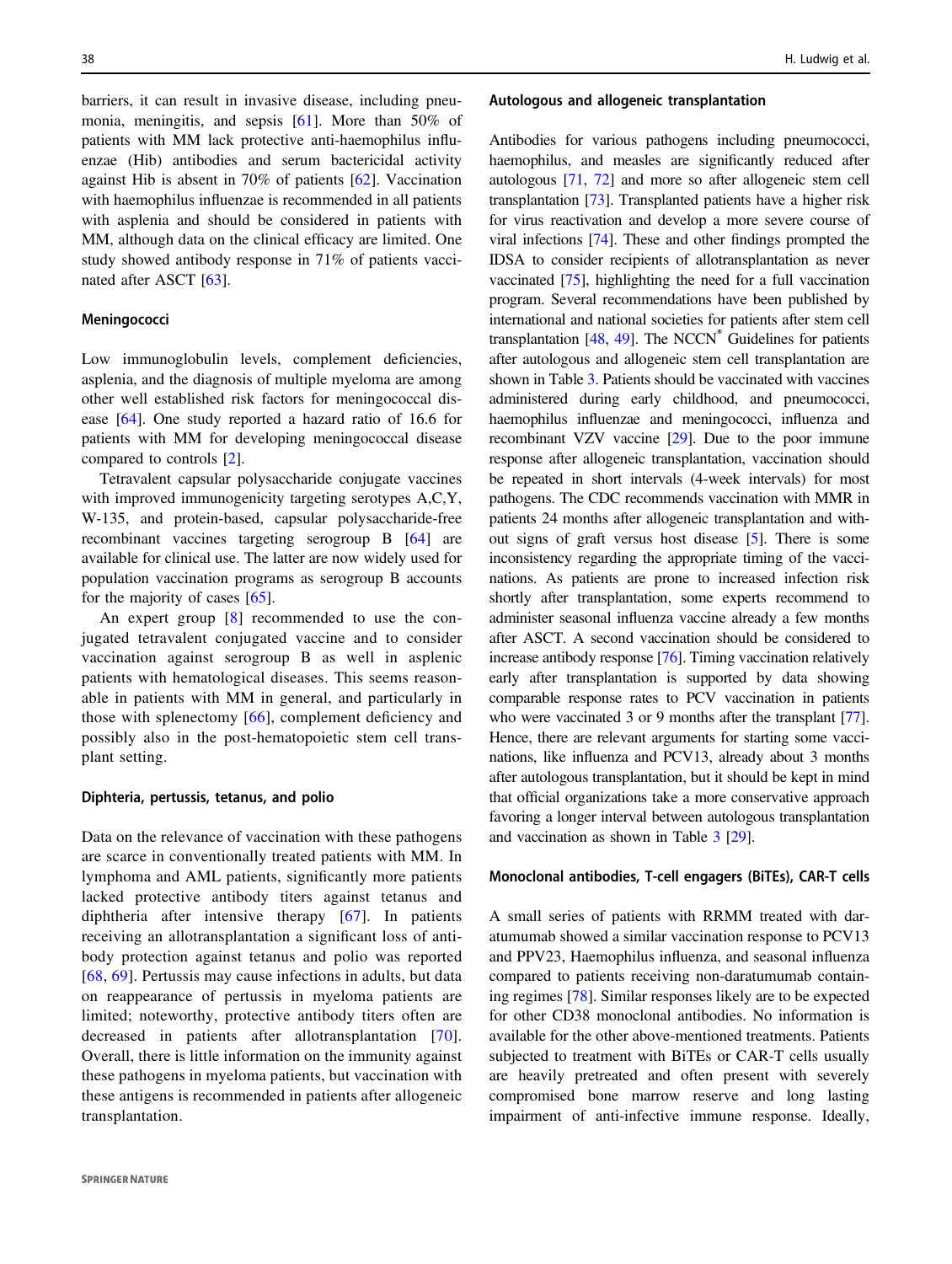## <span id="page-8-0"></span>Table 3 Recommended vaccination schedule after autologous or allogeneic HCT (with permission of the NCCN<sup>®</sup>).

| Inactivated vaccines <sup>a</sup>              | Recommended timing after HCT                                                                                                    | Number of doses |
|------------------------------------------------|---------------------------------------------------------------------------------------------------------------------------------|-----------------|
| DTaP (diphtheria/tetanus/acellular pertussis)  | $6-12$ months                                                                                                                   | 3               |
| Pneumococcal vaccination                       |                                                                                                                                 |                 |
| • Conjugated 13-valent vaccine                 | $6-12$ months                                                                                                                   | 3               |
| • Upon completion of PCV13 series, then PPSV23 | $\geq$ 12 months                                                                                                                |                 |
| Hepatitis $A^b$ (Hep A)                        | $6-12$ months                                                                                                                   | $\overline{2}$  |
| Hepatitis $B^b$ (Hep B)                        | $6-12$ months                                                                                                                   | 3               |
| Meningococcal conjugate vaccine <sup>c</sup>   | $6-12$ months                                                                                                                   | $1 - 2$         |
| Influenza $(injectable)^d$                     | $4-6$ months                                                                                                                    | $1d$ , annually |
| Inactivated polio vaccine                      | $6-12$ months                                                                                                                   | 3               |
| Recombinant zoster vaccine                     | 50–70 days after autologous HCT<br>May be considered after allogeneic HCT <sup>e</sup>                                          | 2               |
| Human papillomavirus (HPV) vaccine             | $>6-12$ months<br>For patients up to age 26, consider up to age 45                                                              | 3               |
| Live vaccines                                  | Recommended timing after HCT                                                                                                    | Number of doses |
| Measles/mumps/rubella (MMR) <sup>f</sup>       | $\geq$ 24 months<br>(if no GVHD or ongoing immunosuppression and patient<br>is seronegative for measles, mumps, and/or rubella) | $1 - 2$         |
| Varicella vaccine <sup>f</sup>                 | $\geq$ 24 months<br>(if no GVHD or ongoing immunosuppression and patient<br>is seronegative for varicella)                      |                 |
| Zoster vaccine <sup>f,g</sup> (category 3)     | May be considered at $\geq 24$ months<br>(if no GVHD or ongoing immunosuppression)                                              |                 |

Reproduced with permission from the NCCN Guidelines<sup>®</sup> for prevention and treatment of cancer-related infections V.1.2020. <sup>©</sup>2019 National Comprehensive Cancer Network, Inc. All rights reserved. The NCCN Guidelines and illustrations herein may not be reproduced in any form for any purpose without the express written.

<sup>a</sup> Inactivated vaccines may be given as a combined vaccine. Vaccination may be postponed for patients receiving >20 mg of prednisone.

<sup>b</sup>Strongly consider if clinically indicated. May consider Hep A and B combined vaccine if immunization for both is needed.

c Meningococcal B vaccine should be considered for high-risk patients such as patients with asplenia or complement deficiency or patients receiving eculizumab.

<sup>d</sup>As antibody response may be suboptimal, EMN recommends a second administration, or confirmation of antibody response by adequate testing.

e Efficacy in allogeneic HCT, in the presence of GVHD, or ongoing immunosuppression has not been established (Bastidas A, et al. JAMA. 2019;322:123–33).

<sup>f</sup>MMR and varicella/zoster vaccines may be given together or 4 weeks apart.

<sup>g</sup>Because of insufficient data on safety and efficacy of live zoster vaccine among HCT recipients, physicians should assess the immune status of each recipient on a case-by-case basis and determine the risk for infection before using the vaccine. Randomized data exist for use of the recombinant zoster vaccine in patients receiving autologous HCTs but not for the live zoster vaccine.

patients should be vaccinated before start of rescue therapy with the entire spectrum of vaccines listed in Table [2,](#page-5-0) with influenza, VZV, and vaccination against encapsulated bacteria (pneumococci, haemophilus influenzae, and meningococci) being most important.

#### Disease status and vaccination

Common reasoning suggests that patients should be vaccinated before transformation into active myeloma at MGUS or SMM stage, or during remission when there is no or only minor immune suppression by active disease, but scientific support for this notion is available in CLL patients only [[79](#page-13-0)]. Limited evidence suggests that patients on lenalidomide maintenance show an enhanced antibody response from the immune stimulatory effects induced by IMiDs [[80\]](#page-13-0), but a recent study in patients on lenalidomide maintenance was unable to confirm this [\[63](#page-12-0)]. In patients on daratumumab therapy, a similar vaccination response was reported compared to patients receiving non-daratumumab containing therapy [\[78](#page-12-0)]. Patients with scheduled chemotherapy should be vaccinated at least 2 weeks before initiation of chemotherapy [[5\]](#page-10-0), upon achievement of best response, 3–6 months after completion of chemotherapy or autologous transplantation, and 6–24 months after allogeneic transplantation. Vaccination with inactivated or live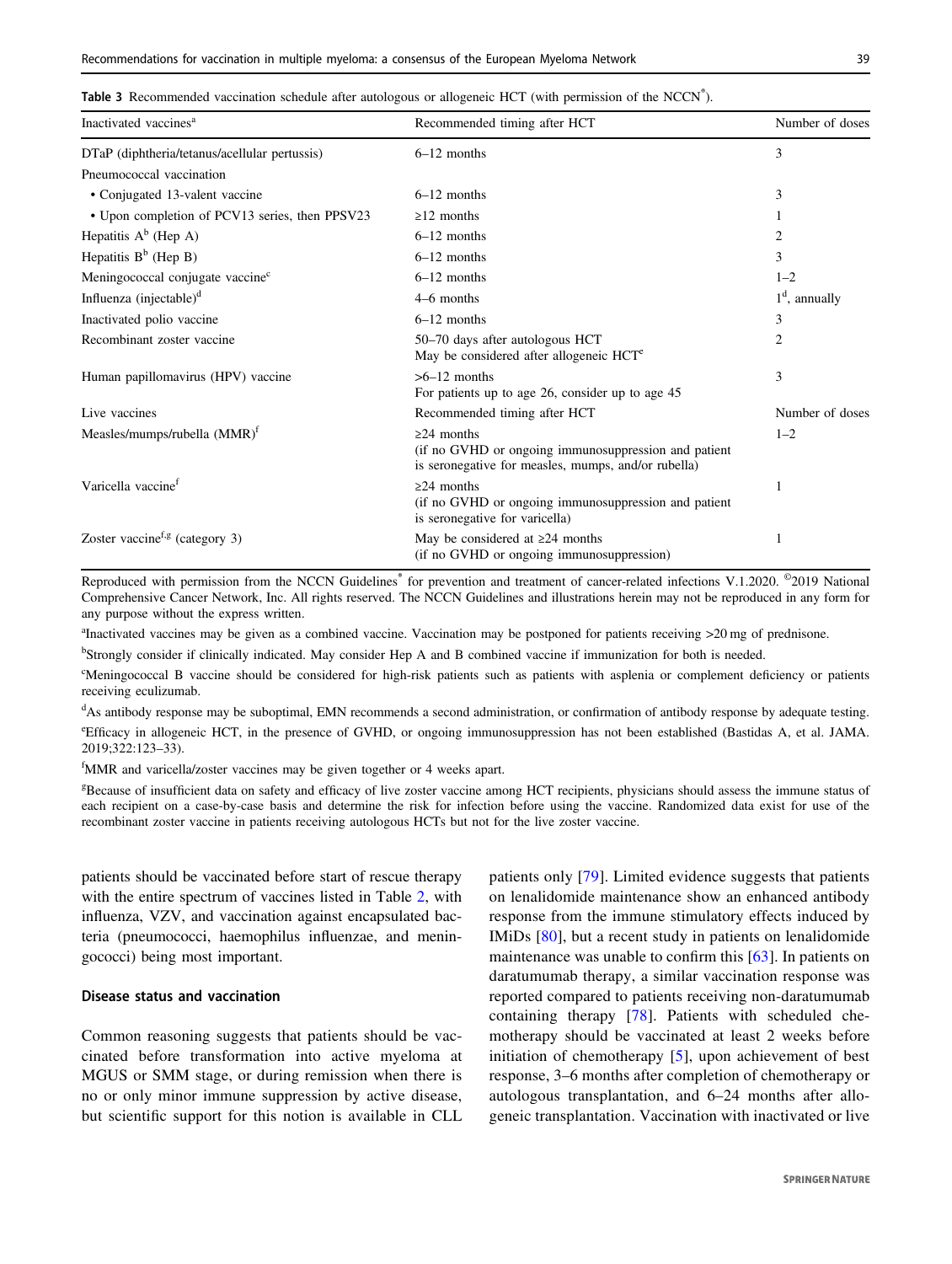| Vaccine                           | Dose                                                                                                   | Family member                                                                                                                                   | Health care personnel                        | Supported by |
|-----------------------------------|--------------------------------------------------------------------------------------------------------|-------------------------------------------------------------------------------------------------------------------------------------------------|----------------------------------------------|--------------|
| Influenzae                        | One dose, assess response and repeat if insufficient<br>(or use two doses without response assessment) | $+++$                                                                                                                                           | $+++$                                        | <b>CDC</b>   |
| Hepatitis A                       | One dose, administer booster dose 6–36 months later                                                    | Only if traveling to endemic areas                                                                                                              | $^{+}$                                       |              |
| Hepatitis B                       | One dose, assess response within 1–6 months, or<br>administer three doses without assessment           | If patient has active disease <sup>a</sup> or plans traveling<br>to endemic areas or has a sexual partner with<br>chronic hepatitis B infection | $+++$                                        | <b>CDC</b>   |
| Pneumococci                       | PCV13 followed after $\geq$ 2 months by PV23                                                           | If age 65 years or older                                                                                                                        | If age 50 years or older $b$                 | <b>EMN</b>   |
| Meningococci                      | One dose with a booster every 5 years                                                                  |                                                                                                                                                 | Personnel handling<br>N. meningitis specimen | <b>CDC</b>   |
| Varicella                         | Two doses 4 weeks apart                                                                                |                                                                                                                                                 | $+++$<br>If no preexisting immunity          | <b>CDC</b>   |
| Varicella zoster<br>virus         | Two doses of recombinant glycoprotein E                                                                | If age 65 years or older                                                                                                                        | If age 50 years or older $b$                 | <b>EMN</b>   |
| Diphtheria, tetanus,<br>pertussis | One dose if not received in adulthood<br>Get booster ever 10 years (even if preexisting immunity)      | $\! +$<br>If no preexisting immunity                                                                                                            | $+++$<br>If no preexisting immunity          | <b>CDC</b>   |
| Mumps, measles,<br>rubella        | Two doses if no evidence of immunity                                                                   | $^+$<br>If no preexisting immunity                                                                                                              | $+++$<br>If no preexisting immunity          | <b>CDC</b>   |

Table 4 Recommendations for vaccination of family members and for health care personnel.

<sup>a</sup>HBV-DNA, HBs-AG, or HBe-Ag positive.

<sup>b</sup>May be considered, CDC Center of Disease Control, NCCN National Comprehensive Cancer Network, EMN European Myeloma Network, − not recommended, + recommended, +++ highly recommended.

vaccines should not be given either before or about 3 months after treatment with intravenous immunoglobulin therapy because of concerns about effectiveness of vaccines [\[5\]](#page-10-0).

# Family members, close patient contacts, and health care workers

Persons in close contact with the patient should receive all age- and exposure appropriate vaccines and should specifically be vaccinated against influenza, and those aged 65 years or older against pneumococci (Table 4). Patient contacts should be aware that there is a small risk of transferring live vaccines with the exception of MMR [[5\]](#page-10-0) to the patient. Studies from several countries show significant immunity gaps against many vaccine-preventable diseases in health care providers highlighting the need for uniform recommendation. Immunity against the spectrum of pathogens vaccinated against during childhood should be ascertained. This is particularly relevant for mumps, rubella, and measles [[81,](#page-13-0) [82\]](#page-13-0). In case of inadequate antibody response, revaccination is recommended. In addition, health care workers should be vaccinated against hepatitis B, and regularly against influenzae, and depending on specific situations against other pathogens listed in Table 4.

## Contraindications, precautions, and side effects

Severely immunosuppressed patients should not receive live vaccines. Myeloma patients, if not in sustained wellcontrolled remission, are considered immunosuppressed, and thus are not candidates for life vaccines. Vaccination should also be withheld in an individual who had a severe allergic reaction after a previous dose or vaccine component. Vaccination should be deferred in patients with uncontrolled disease, ongoing infections, or other acute illnesses. Presently, there are no contraindications for vaccinating patients with a previous episode of infection with the same class of pathogens the vaccine should provide protection for. For example, vaccination with PCV13 is recommended in a patient even if he had a previous episode of pneumococcal pneumonia, because the vaccine contains serotypes the patient might not have been exposed to.

Modern vaccines usually are very well tolerated. Local reactions, such as areas of redness, swelling, pain, and infrequently induration, may occur at the injection site. Such reactions may increase in severity with each subsequent injection. Very rarely, general reactions such as fever, chills, feeling tired, headache, muscle and joint aches are encountered. Neurological side effects, including Guillain–Barre syndrome (after influenza vaccination), anaphylaxis, bronchospasm, laryngeal edema, generalized collapse, and prolonged unresponsiveness have previously been reported as very rare complications with an incidence of about 1/1,000,000 [\[83](#page-13-0), [84\]](#page-13-0).

# Limitations

Many of the available data have been published before the introduction of novel myeloma drugs and treatment strategies, which nowadays result in higher response rates and deeper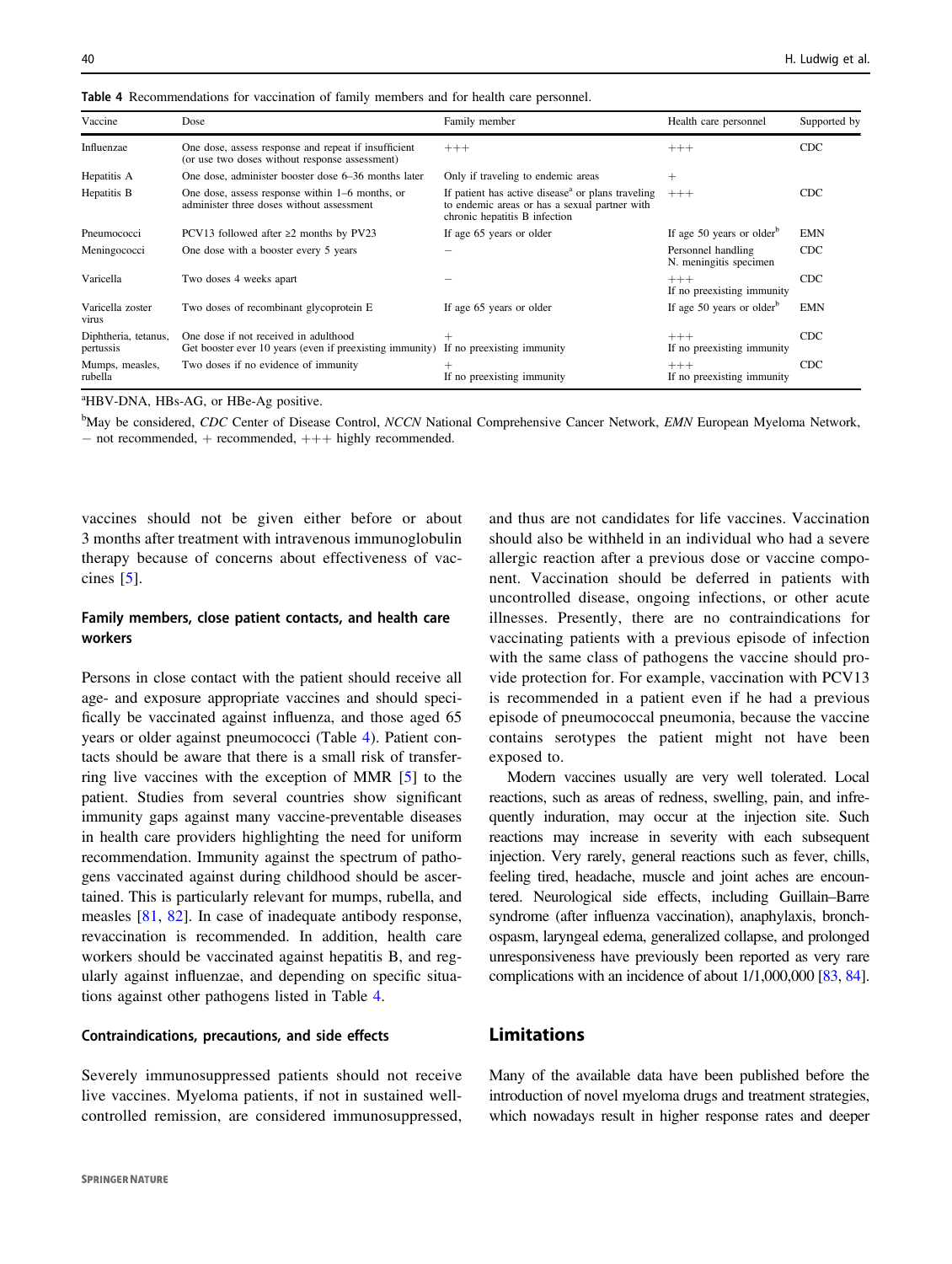<span id="page-10-0"></span>responses, reducing or even obviating myeloma induced immune suppression. Several studies included small patient numbers, making it difficult to evaluate the validity of their findings. Almost all studies reporting response to vaccination provide data on antibody response only; there is no validation whether a rise in antibody titer to ≥1:40 correlates with the assumed clinical protection, nor are data available on the impact of opsonophagocytic activity on clinical efficacy. Cellular immunity is usually not assessed. Randomized trials providing the scientific evidence for vaccination recommendations in multiple myeloma are available for a few indications only; most of the recommendations rely on clinical observations, consensus of experts, published by international or national societies, observational studies, and on analogies drawn from the general population. In spite of these limitations, thorough review of the existing data and balancing the weight of evidence within a group of experts of the disease likely provides relevant information for clinical care. This was our main objective, which we hope to have accomplished.

# Conclusion

Infections are the second major cause of mortality in multiple myeloma, mandating optimization of measures for prevention of infections. Vaccination is one of the greatest achievements of medical research, which has saved the life of millions of people, and an effective preventive strategy in patients with multiple myeloma. Ongoing research has led to the development of genetically engineered VZV vaccines obviating the need of using attenuated live vaccines, and further improvements in efficacy and safety of other vaccines can be expected for the near future. Still, in real world clinical practice, the entire potential of a comprehensive vaccination policy is underused. This work aims to provide the necessary medical background and recommendations for an optimal vaccination strategy in myeloma patients likely to benefit from this important preventive measure.

Acknowledgements This work was supported in part by the Austrian Forum against Cancer. We thank NCCN® for permission to reproduce the figure on "recommendations for vaccination for patients with autologous or allogeneic stem cell transplantation" from the NCCN® Guidelines Version 1.2020: Prevention and Treatment of Cancer-Related Infections.

#### Compliance with ethical standards

Conflict of interest The authors declare that they have no conflict of interest.

Publisher's note Springer Nature remains neutral with regard to jurisdictional claims in published maps and institutional affiliations.

Open Access This article is licensed under a Creative Commons Attribution 4.0 International License, which permits use, sharing, adaptation, distribution and reproduction in any medium or format, as long as you give appropriate credit to the original author(s) and the source, provide a link to the Creative Commons license, and indicate if changes were made. The images or other third party material in this article are included in the article's Creative Commons license, unless indicated otherwise in a credit line to the material. If material is not included in the article's Creative Commons license and your intended use is not permitted by statutory regulation or exceeds the permitted use, you will need to obtain permission directly from the copyright holder. To view a copy of this license, visit [http://creativecommons.](http://creativecommons.org/licenses/by/4.0/) [org/licenses/by/4.0/](http://creativecommons.org/licenses/by/4.0/).

# References

- 1. Alemu A, Singh M, Blumberg C, Richards JO, Oaks MK, Thompson MA. Multiple myeloma vaccination patterns in a large health system: a pilot study. J Patient Cent Res Rev. 2017;4:53–9.
- 2. Brioli A, Klaus M, Sayer H, Scholl S, Ernst T, Hilgendorf I, et al. The risk of infections in multiple myeloma before and after the advent of novel agents: a 12-year survey. Ann Hematol. 2019; 98:713–22.
- 3. Kristinsson SY, Tang M, Pfeiffer RM, Bjorkholm M, Goldin LR, Blimark C, et al. Monoclonal gammopathy of undetermined significance and risk of infections: a population-based study. Haematologica. 2012;97:854–8.
- 4. Blimark C, Holmberg E, Mellqvist UH, Landgren O, Bjorkholm M, Hultcrantz M, et al. Multiple myeloma and infections: a population-based study on 9253 multiple myeloma patients. Haematologica. 2015;100:107–13.
- 5. National Center for Immunization and Respiratory Diseases, General Best Practice Guidelines for Immunization: Best Practices Guidance of the Advisory Committee on Immunization Practices (ACIP): Altered Immunocompetence. 2019. [https://www.cdc.gov/](https://www.cdc.gov/vaccines/hcp/acip-recs/general-recs/immunocompetence.html) [vaccines/hcp/acip-recs/general-recs/immunocompetence.html.](https://www.cdc.gov/vaccines/hcp/acip-recs/general-recs/immunocompetence.html) Accessed 1 Mar 2020.
- 6. World Health Organisation: Vaccines and Immunization; recommendations for routine immunization. 2019. [https://www.who.int/](https://www.who.int/immunization/policy/immunization_tables/en/) [immunization/policy/immunization\\_tables/en/.](https://www.who.int/immunization/policy/immunization_tables/en/) Accessed 1 Mar 2020.
- 7. National Comprehensive Cancer Network. NCCN Clinical Practice Guidelines in OncologyTM. Prevention and Treatment of Cancer-Related Infections. 2020. [https://www.nccn.org/professionals/](https://www.nccn.org/professionals/physician_gls/pdf/infections.pdf) [physician\\_gls/pdf/infections.pdf](https://www.nccn.org/professionals/physician_gls/pdf/infections.pdf). Accessed 1 Mar 2020.
- 8. Rieger CT, Liss B, Mellinghoff S, Buchheidt D, Cornely OA, Egerer G, et al. Anti-infective vaccination strategies in patients with hematologic malignancies or solid tumors-Guideline of the Infectious Diseases Working Party (AGIHO) of the German Society for Hematology and Medical Oncology (DGHO). Ann Oncol. 2018;29:1354–65.
- 9. Khan AR, Khan S, Zimmerman V, Baddour LM, Tleyjeh IM. Quality and strength of evidence of the Infectious Diseases Society of America clinical practice guidelines. Clin Infect Dis. 2010;51:1147–56.
- 10. Karlsson J, Andreasson B, Kondori N, Erman E, Riesbeck K, Hogevik H, et al. Comparative study of immune status to infectious agents in elderly patients with multiple myeloma, Waldenstrom's macroglobulinemia, and monoclonal gammopathy of undetermined significance. Clin Vaccine Immunol. 2011;18:969–77.
- 11. Sasaki S, Sullivan M, Narvaez CF, Holmes TH, Furman D, Zheng NY, et al. Limited efficacy of inactivated influenza vaccine in elderly individuals is associated with decreased production of vaccine-specific antibodies. J Clin Investig. 2011;121:3109–19.
- 12. Murasko DM, Bernstein ED, Gardner EM, Gross P, Munk G, Dran S, et al. Role of humoral and cell-mediated immunity in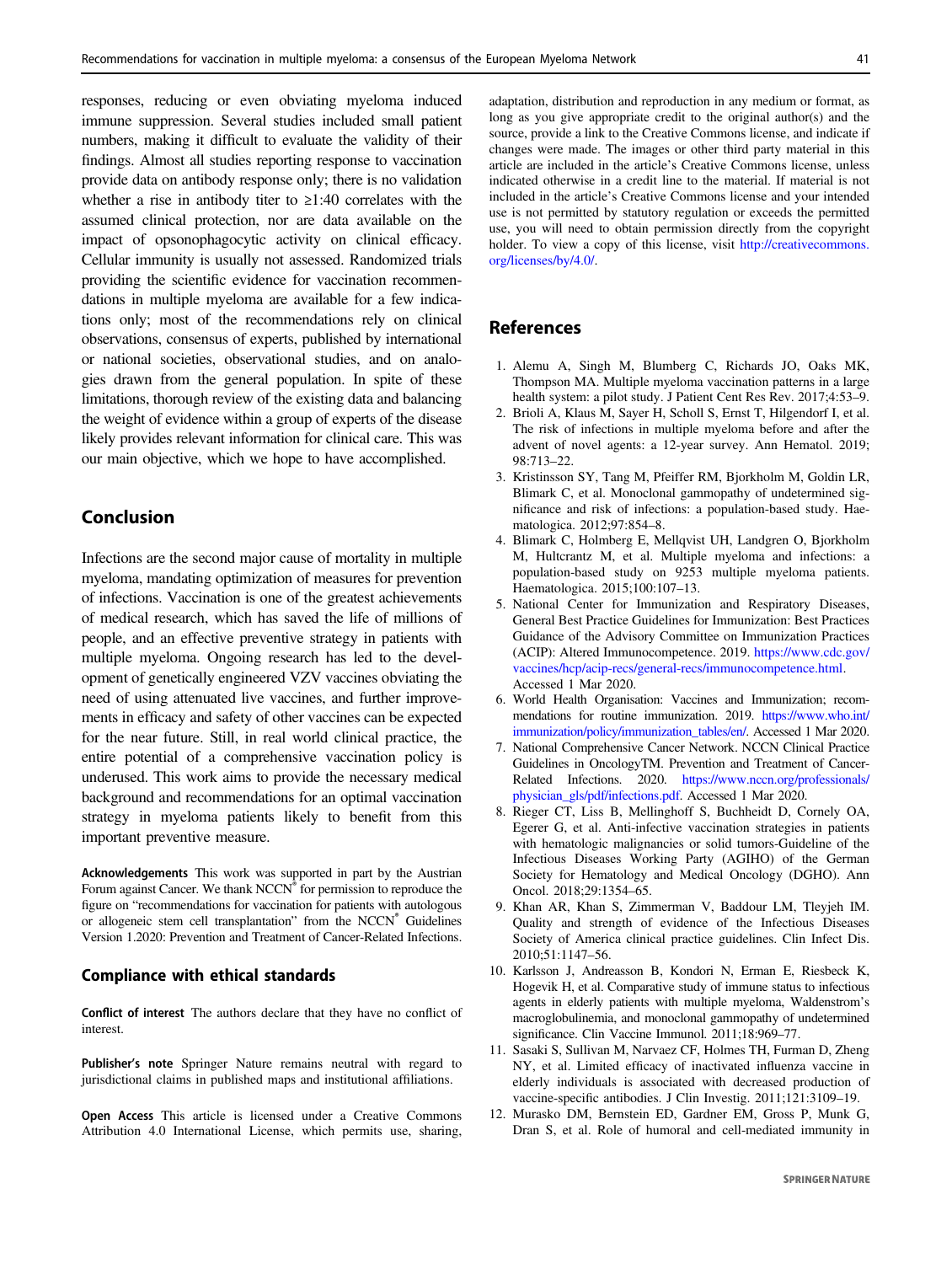<span id="page-11-0"></span>protection from influenza disease after immunization of healthy elderly. Exp Gerontol. 2002;37:427–39.

- 13. Iuliano AD, Roguski KM, Chang HH, Muscatello DJ, Palekar R, Tempia S, et al. Estimates of global seasonal influenza-associated respiratory mortality: a modelling study. Lancet. 2018;391:1285–300.
- 14. Suzuki Y. Sialobiology of influenza: molecular mechanism of host range variation of influenza viruses. Biol Pharm Bull. 2005;28: 399–408.
- 15. Chen YQ, Wohlbold TJ, Zheng NY, Huang M, Huang Y, Neu KE, et al. Influenza infection in humans induces broadly cross-reactive and protective neuraminidase-reactive antibodies. Cell. 2018;173:417–29.e410.
- 16. Krammer F, Fouchier RAM, Eichelberger MC, Webby RJ, Shaw-Saliba K, Wan H, et al. NAction! How can neuraminidase-based immunity contribute to better influenza virus vaccines? mBio. 2018;9:e02332–17.
- 17. Devarajan P, Bautista B, Vong AM, McKinstry KK, Strutt TM, Swain SL. New insights into the generation of CD4 memory may shape future vaccine strategies for influenza. Front Immunol. 2016;7:136.
- 18. Nordoy T, Aaberge IS, Husebekk A, Samdal HH, Steinert S, Melby H, et al. Cancer patients undergoing chemotherapy show adequate serological response to vaccinations against influenza virus and Streptococcus pneumoniae. Med Oncol. 2002;19:71–8.
- 19. Pollyea DA, Brown JM, Horning SJ. Utility of influenza vaccination for oncology patients. J Clin Oncol. 2010;28:2481–90.
- 20. Bitterman R, Eliakim-Raz N, Vinograd I, Zalmanovici Trestioreanu A, Leibovici L, Paul M. Influenza vaccines in immunosuppressed adults with cancer. Cochrane Database Syst Rev. 2018;2: Cd008983.
- 21. Robertson JD, Nagesh K, Jowitt SN, Dougal M, Anderson H, Mutton K, et al. Immunogenicity of vaccination against influenza, Streptococcus pneumoniae and Haemophilus influenzae type B in patients with multiple myeloma. Br J Cancer. 2000;82:1261–5.
- 22. Sanada Y, Yakushijin K, Nomura T, Chayahara N, Toyoda M, Minami Y, et al. A prospective study on the efficacy of two-dose influenza vaccinations in cancer patients receiving chemotherapy. Jpn J Clin Oncol. 2016;46:448–52.
- 23. Hahn M, Schnitzler P, Schweiger B, Kunz C, Ho AD, Goldschmidt H, et al. Efficacy of single versus boost vaccination against influenza virus in patients with multiple myeloma. Haematologica. 2015;100: e285–8.
- 24. Branagan AR, Duffy E, Albrecht RA, Cooper DL, Seropian S, Parker TL, et al. Clinical and serologic responses after a two-dose series of high-dose influenza vaccine in plasma cell disorders: a prospective, single-arm trial. Clin Lymphoma Myeloma Leuk. 2017;17:296–304.e292.
- 25. de Lavallade H, Garland P, Sekine T, Hoschler K, Marin D, Stringaris K, et al. Repeated vaccination is required to optimize seroprotection against H1N1 in the immunocompromised host. Haematologica. 2011;96:307–14.
- 26. Dolan GP, Harris RC, Clarkson M, Sokal R, Morgan G, Mukaigawara M, et al. Vaccination of healthcare workers to protect patients at increased risk of acute respiratory disease: summary of a systematic review. Influenza Other Respir Viruses. 2013;7 Suppl 2: 93–6.
- 27. World Health Organization, Geneva 2019: Global influenza strategy 2019–2030. [https://www.who.int/in](https://www.who.int/influenza/global_influenza_strategy_2019_2030/en/)fluenza/global\_influenza\_stra [tegy\\_2019\\_2030/en/.](https://www.who.int/influenza/global_influenza_strategy_2019_2030/en/) Accessed 27 Nov 2019.
- 28. Centers for Disease Control and Prevention, National Center for Immunization and Respiratory Diseases (NCIRD). 2019. https://www.cdc.gov/fl[u/prevent/vaccinations.htm.](https://www.cdc.gov/flu/prevent/vaccinations.htm) Accessed 27 Nov 2019.
- 29. Referenced with permission from the NCCN Guidelines for Prevention and Treatment of Cancer-Related Infections V.1.2020. National Comprehensive Cancer Network, Inc. 2019. All rights reserved. Accessed 4 Mar 2020. [www.NCCN.org](http://www.NCCN.org). NCCN makes

**SPRINGER NATURE** 

no warranties of any kind whatsoever regarding their content, use or application and disclaims any responsibility for their application or use in any way.

- 30. World Health Organisation: Recommendations for routine immunization - summary tables, table 4. 2019. [https://www.who.int/](https://www.who.int/immunization/policy/Immunization_routine_table4_FR.pdf?ua=1) [immunization/policy/Immunization\\_routine\\_table4\\_FR.pdf?ua](https://www.who.int/immunization/policy/Immunization_routine_table4_FR.pdf?ua=1)=1. Accessed 28 Feb 2020.
- 31. Centers for Disease Control and Prevention, National Center for Immunization and Respiratory Diseases (NCIRD). 2016. <https://www.cdc.gov/vaccines/adults/rec-vac/hcw.html>. Accessed 28 Feb 2020.
- 32. Maltezou HC, Poland GA. Immunization of health-care providers: necessity and public health policies. Healthcare. 2016;4:47.
- 33. Alemu A, Richards JO, Oaks MK, Thompson MA. Vaccination in multiple myeloma: review of current literature. Clin Lymphoma Myeloma Leuk. 2016;16:495–502.
- 34. Drgona L, Gudiol C, Lanini S, Salzberger B, Ippolito G, Mikulska M. ESCMID Study Group for Infections in Compromised Hosts (ESGICH) Consensus Document on the safety of targeted and biological therapies: an infectious diseases perspective (Agents targeting lymphoid or myeloid cells surface antigens [II]: CD22, CD30, CD33, CD38, CD40, SLAMF-7 and CCR4). Clin Microbiol Infect. 2018;24:S83–94.
- 35. Schmader K. Herpes zoster. Clin Geriatr Med. 2016;32:539–53.
- 36. Pandit A, Leblebjian H, Hammond SP, Laubach JP, Richardson PG, Baden LR, et al. Safety of live-attenuated measles-mumpsrubella and herpes zoster vaccination in multiple myeloma patients on maintenance lenalidomide or bortezomib after autologous hematopoietic cell transplantation. Bone Marrow Transplant. 2018; 53:942–5.
- 37. Winston DJ, Mullane KM, Cornely OA, Boeckh MJ, Brown JW, Pergam SA, et al. Inactivated varicella zoster vaccine in autologous haemopoietic stem-cell transplant recipients: an international, multicentre, randomised, double-blind, placebo-controlled trial. Lancet. 2018;391:2116–27.
- 38. Cunningham AL, Lal H, Kovac M, Chlibek R, Hwang SJ, Diez-Domingo J, et al. Efficacy of the herpes zoster subunit vaccine in adults 70 years of age or older. N Engl J Med. 2016;375:1019–32.
- 39. Dagnew AF, Ilhan O, Lee WS, Woszczyk D, Kwak JY, Bowcock S, et al. Immunogenicity and safety of the adjuvanted recombinant zoster vaccine in adults with haematological malignancies: a phase 3, randomised, clinical trial and post-hoc efficacy analysis. Lancet Infect Dis. 2019;19:988–1000.
- 40. Centers for Disease Control and Prevention, National Center for Immunization and Respiratory Diseases, Department of Health and Human Services. Vaccine Information Statement (Interim), Hepatitis A Vaccine (7/28/2020), 42 U.S.C. § 300aa-26. <https://www.cdc.gov/vaccines/hcp/vis/vis-statements/hep-a.html>. Accessed 28 Jul 2020.
- 41. Terrault NA, Lok ASF, McMahon BJ, Chang KM, Hwang JP, Jonas MM, et al. Update on prevention, diagnosis, and treatment of chronic hepatitis B: AASLD 2018 hepatitis B guidance. Hepatology. 2018;67:1560–99.
- 42. Lee S, Kim HW, Kim KH. Antibodies against hepatitis A and hepatitis B virus in intravenous immunoglobulin products. J Korean Med Sci. 2016;31:1937–42.
- 43. Hwang JP, Somerfield MR, Alston-Johnson DE, Cryer DR, Feld JJ, Kramer BS, et al. Hepatitis B virus screening for patients with cancer before therapy: American Society of Clinical Oncology Provisional Clinical Opinion Update. J Clin Oncol. 2015;33:2212–20.
- 44. Lampertico P, Agarwal K, Berg T, Buti M, Janssen HLA, Papatheodoridis G, et al. European Association for the Study of the Liver. EASL 2017 Clinical Practice Guidelines on the management of hepatitis B virus infection. J Hepatol. 2017;67:370–98.
- 45. Sarmati L, Andreoni M, Antonelli G, Arcese W, Bruno R, Coppola N, et al. Recommendations for screening, monitoring, prevention,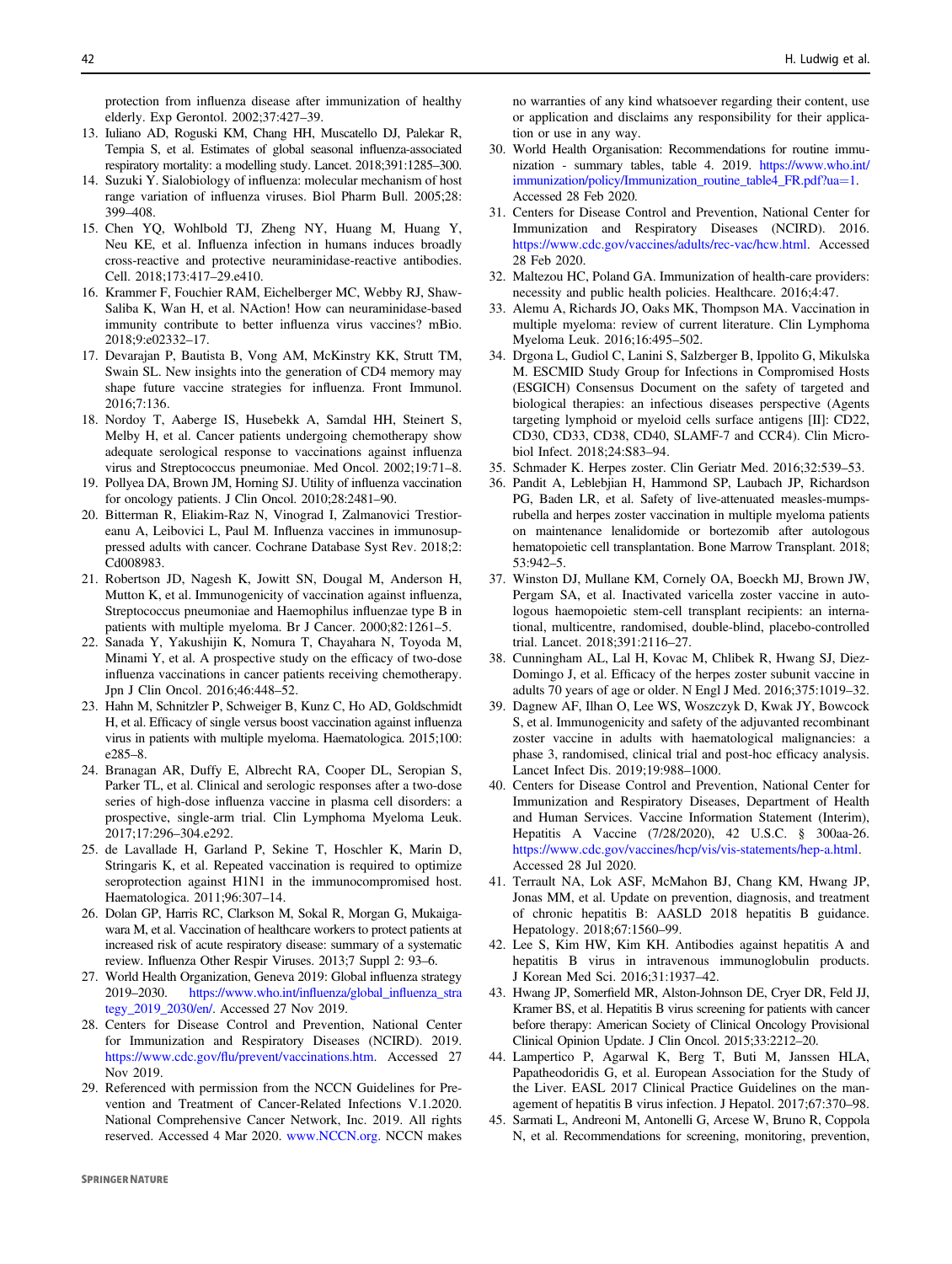<span id="page-12-0"></span>prophylaxis and therapy of hepatitis B virus reactivation in patients with haematologic malignancies and patients who underwent haematologic stem cell transplantation-a position paper. Clin Microbiol Infect. 2017;23:935–40.

- 46. Duncan JD, Urbanowicz RA, Tarr AW, Ball JK. Hepatitis C virus vaccine: challenges and prospects. Vaccines. 2020;8:1–23.
- 47. Kontio M, Jokinen S, Paunio M, Peltola H, Davidkin I. Waning antibody levels and avidity: implications for MMR vaccineinduced protection. J Infect Dis. 2012;206:1542–8.
- 48. Ljungman P, Lewensohn-Fuchs I, Hammarstrom V, Aschan J, Brandt L, Bolme P, et al. Long-term immunity to measles, mumps, and rubella after allogeneic bone marrow transplantation. Blood. 1994;84:657–63.
- 49. Ljungman P, Cordonnier C, Einsele H, Englund J, Machado CM, Storek J, et al. Vaccination of hematopoietic cell transplant recipients. Bone Marrow Transplant. 2009;44:521–6.
- 50. Simell B, Lahdenkari M, Reunanen A, Kayhty H, Vakevainen M. Effects of ageing and gender on naturally acquired antibodies to pneumococcal capsular polysaccharides and virulence-associated proteins. Clin Vaccin Immunol. 2008;15:1391–7.
- 51. Geno KA, Gilbert GL, Song JY, Skovsted IC, Klugman KP, Jones C, et al. Pneumococcal capsules and their types: past, present, and future. Clin Microbiol Rev. 2015;28:871–99.
- 52. Bahuaud M, Bodilis H, Malphettes M, Maugard Landre A, Matondo C, Bouscary D, et al. Immunogenicity and persistence of the 13-valent pneumococcal conjugate vaccine (PCV13) in patients with untreated smoldering multiple myeloma (SMM): a pilot study. Heliyon. 2017;3:e00441.
- 53. Bonten MJ, Huijts SM, Bolkenbaas M, Webber C, Patterson S, Gault S, et al. Polysaccharide conjugate vaccine against pneumococcal pneumonia in adults. N Engl J Med. 2015;372:1114–25.
- 54. Hinge M, Ingels HA, Slotved HC, Molle I. Serologic response to a 23-valent pneumococcal vaccine administered prior to autologous stem cell transplantation in patients with multiple myeloma. APMIS. 2012;120:935–40.
- 55. Mustafa SS, Shah D, Bress J, Jamshed S. Response to PCV13 vaccination in patients with multiple myeloma versus healthy controls. Hum Vaccines Immunother. 2019;15:452–4.
- 56. Pasiarski M, Sosnowska-Pasiarska B, Grywalska E, Stelmach-Goldys A, Kowalik A, Gozdz S, et al. Immunogenicity and safety of the 13-valent pneumococcal conjugate vaccine in patients with monoclonal gammopathy of undetermined significance—relationship with selected immune and clinical parameters. Clin Interv Aging. 2019;14:1741–9.
- 57. Karlsson J, Roalfe L, Hogevik H, Zancolli M, Andreasson B, Goldblatt D, et al. Poor correlation between pneumococcal IgG and IgM titers and opsonophagocytic activity in vaccinated patients with multiple myeloma and Waldenstrom's macroglobulinemia. Clin Vaccin Immunol. 2016;23:379–85.
- 58. Lode H, Schmoele-Thoma B, Gruber W, Ahlers N, Fernsten P, Baker S, et al. Dose-ranging study of a single injection of pneumococcal conjugate vaccine  $(1 x, 2 x, \text{ or } 4 x)$  in healthy subjects aged 70 years or older. Vaccine. 2011;29:4940–6.
- 59. Harboe ZB, Dalby T, Weinberger DM, Benfield T, Molbak K, Slotved HC, et al. Impact of 13-valent pneumococcal conjugate vaccination in invasive pneumococcal disease incidence and mortality. Clin Infect Dis. 2014;59:1066–73.
- 60. Andrews NJ, Waight PA, George RC, Slack MP, Miller E. Impact and effectiveness of 23-valent pneumococcal polysaccharide vaccine against invasive pneumococcal disease in the elderly in England and Wales. Vaccine. 2012;30:6802–8.
- 61. High NJ, Fan F, Schwartzman JD. Chapter 97—haemophilus influenzae. Molecular medical microbiology, 2nd ed. vol. 3. Amsterdam: Academic Press; 2015. pp 1709–28.
- 62. Nix EB, Hawdon N, Gravelle S, Biman B, Brigden M, Malik S, et al. Risk of invasive Haemophilus influenzae type b (Hib)

disease in adults with secondary immunodeficiency in the post-Hib vaccine era. Clin Vaccine Immunol. 2012;19:766–71.

- 63. Palazzo M, Shah GL, Copelan O, Seier K, Devlin SM, Maloy M, et al. Revaccination after autologous hematopoietic stem cell transplantation is safe and effective in patients with multiple myeloma receiving lenalidomide maintenance. Biol Blood Marrow Transplant. 2018;24:871–6.
- 64. Feldman C, Anderson R. Meningococcal pneumonia: a review. Pneumonia. 2019;11:3.
- 65. Bennett DE, Meyler KL, Cafferkey MT, Cunney RJ. Diversity of meningococci associated with invasive meningococcal disease in the Republic of Ireland over a 19 year period, 1996–2015. PloS ONE. 2020;15:e0228629.
- 66. Kristinsson SY, Gridley G, Hoover RN, Check D, Landgren O. Long-term risks after splenectomy among 8,149 cancer-free American veterans: a cohort study with up to 27 years followup. Haematologica. 2014;99:392–8.
- 67. Einarsdottir S, Ljungman P, Kaijser B, Nicklasson M, Horal P, Norder H, et al. Humoral immunity to tetanus, diphtheria and polio in adults after treatment for hematological malignancies. Vaccine. 2020;38:1084–8.
- 68. Ljungman P, Wiklund-Hammarsten M, Duraj V, Hammarstrom L, Lonnqvist B, Paulin T, et al. Response to tetanus toxoid immunization after allogeneic bone marrow transplantation. J Infect Dis. 1990;162:496–500.
- 69. Parkkali T, Ruutu T, Stenvik M, Kuronen T, Kayhty H, Hovi T, et al. Loss of protective immunity to polio, diphtheria and Haemophilus influenzae type b after allogeneic bone marrow transplantation. APMIS. 1996;104:383–8.
- 70. Suzuki N, Mizue N, Hori T, Hatakeyama N, Kudoh T, Tsutsumi H. Pertussis in adolescence after unrelated cord blood transplantation. Bone Marrow Transplant. 2003;32:967.
- 71. Nordoy T, Husebekk A, Aaberge IS, Jenum PA, Samdal HH, Flugsrud LB, et al. Humoral immunity to viral and bacterial antigens in lymphoma patients 4-10 years after high-dose therapy with ABMT. Serological responses to revaccinations according to EBMT guidelines. Bone Marrow Transplant. 2001;28:681–7.
- 72. Renaud L, Schraen S, Fouquet G, Guidez S, Demarquette H, Nudel M, et al. Response to pneumococcal vaccination in multiple myeloma. Cancer Med. 2019;8:3822–30.
- 73. Cordonnier C, Einarsdottir S, Cesaro S, Di Blasi R, Mikulska M, Rieger C, et al. Vaccination of haemopoietic stem cell transplant recipients: guidelines of the 2017 European Conference on Infections in Leukaemia (ECIL 7). Lancet Infect Dis. 2019;19:e200–12.
- 74. Inazawa N, Hori T, Nojima M, Saito M, Igarashi K, Yamamoto M, et al. Virus reactivations after autologous hematopoietic stem cell transplantation detected by multiplex PCR assay. J Med Virol. 2017;89:358–62.
- 75. Rubin LG, Levin MJ, Ljungman P, Davies EG, Avery R, Tomblyn M, et al. 2013 IDSA clinical practice guideline for vaccination of the immunocompromised host. Clin Infect Dis. 2014;58:309–18.
- 76. Gueller S, Allwinn R, Mousset S, Martin H, Wieters I, Herrmann E, et al. Enhanced immune response after a second dose of an AS03 adjuvanted H1N1 influenza A vaccine in patients after hematopoietic stem cell transplantation. Biol Blood Marrow Transplant. 2011;17:1546–50.
- 77. Cordonnier C, Labopin M, Chesnel V, Ribaud P, De La Camara R, Martino R, et al. Randomized study of early versus late immunization with pneumococcal conjugate vaccine after allogeneic stem cell transplantation. Clin Infect Dis. 2009;48: 1392–401.
- 78. Frerichs KA, Bosman PWC, Nijhof IS, Zweegman S, van de Donk N. Cytomegalovirus reactivation in a patient with extensively pretreated multiple myeloma during daratumumab treatment. Clin Lymphoma Myeloma Leuk. 2019;19:e9–11.